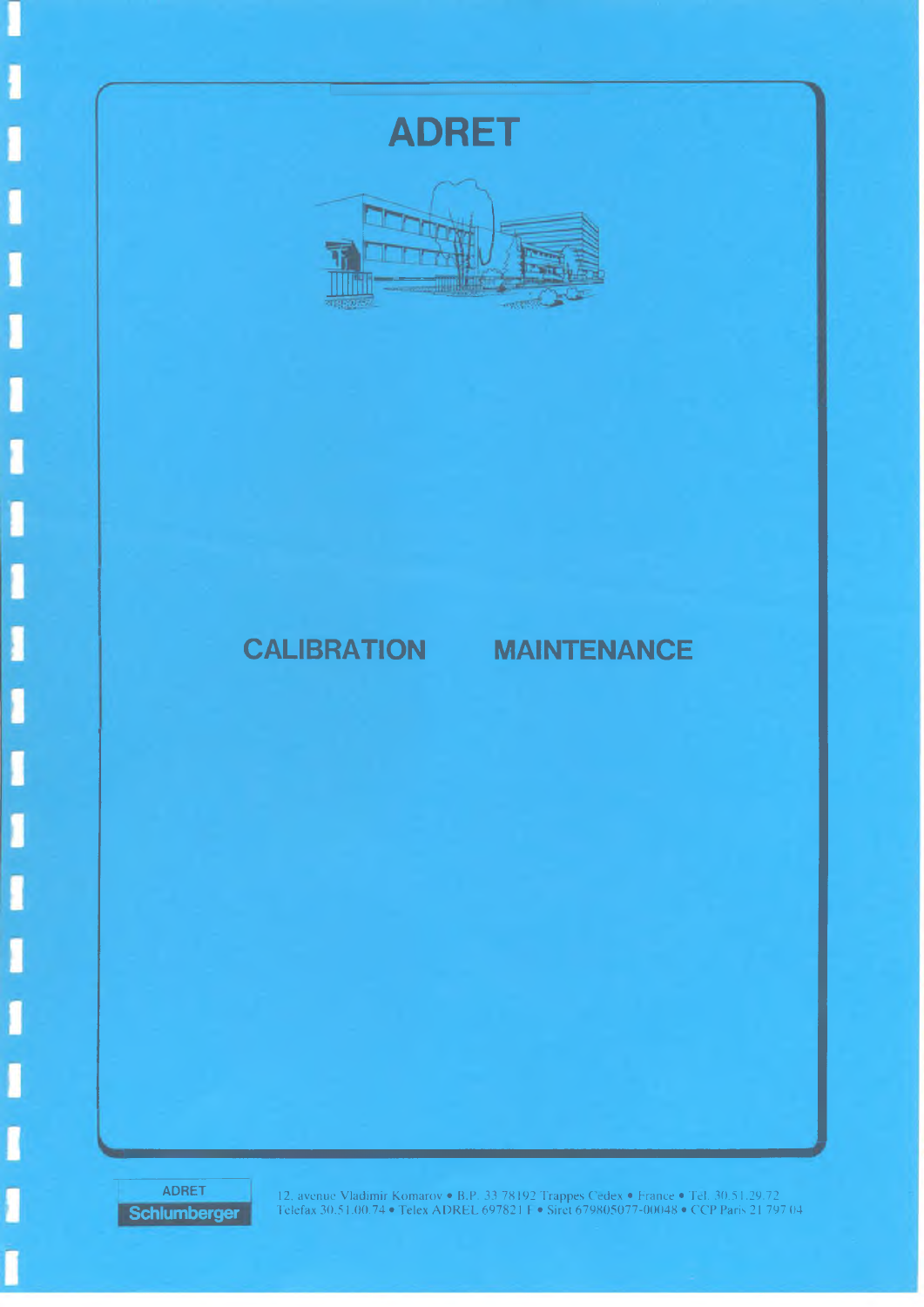The tests described in the following pages will assure the user that the instrument corresponds **to the technical characteristics stated in chapter 11. These tests can be made as input inspection, periodical checking of the performances, or control of the characteristics following repairs made on the instrument.**

#### **INSTRUMENTS REQUIRED FOR THE TESTS**

| <b>TYPE OF INSTRUMENT</b>              | <b>REFERENCE</b>          | SPECIFICATIONS                                              |
|----------------------------------------|---------------------------|-------------------------------------------------------------|
| Alternostat                            |                           | 0 V to 260 V , 200 W.                                       |
| Multimeter                             | FLUKE 8000A               | DC/AC, $\pm$ 1 % accuracy.                                  |
| Oscilloscope                           | H.P. 180C + 1808A + 1820C | 75 MHz bandwidth                                            |
| Frequencymeter                         | SCHLUMBERGER FH 2523      | 10 Hz to 500 MHz, 9 digits.                                 |
| RF voltmeter                           | H.P. 3406A                | 10 kHz to 1.2 GHz $, \pm 3$ % accuracy.                     |
| Milliwattmeter                         | WANDEL & GOLTERMANN       | 10 kHz to 300 MHz<br>+ 0.015 dB accuracy                    |
| Phasemeter                             | DRANETZ 305-PA-3002       | 2 Hz to 700 kHz $\sqrt{2}$ .1° accuracy.                    |
| Spectrum analyzer<br>(panoramic)       | H.P. 180C + 8558B         | 0.1 MHz to 1.5 GHz, 70 dB dynamic range.                    |
| Spectrum analyzer<br>(high resolution) | ADRET 6100 + 6303 + 6503  | 10 Hz to 110 MHz, 120 dB dynamic range.                     |
| X-Y recorder                           | H.P. 7041A                | 76 cm/s speed                                               |
| Frequency Standard                     | <b>ADRET 4101</b>         | Standard Receiver,<br>$± 5.10^{-10}/24$ h stability.        |
| Frequency Error<br>Multiplier          | <b>ADRET 4110</b>         | $10^{-8}$ to $10^{-12}$ resolution                          |
| DC Source                              | ADRET 102                 | $\pm$ 5.10 <sup>-5</sup> accuracy,<br>50 mA output current. |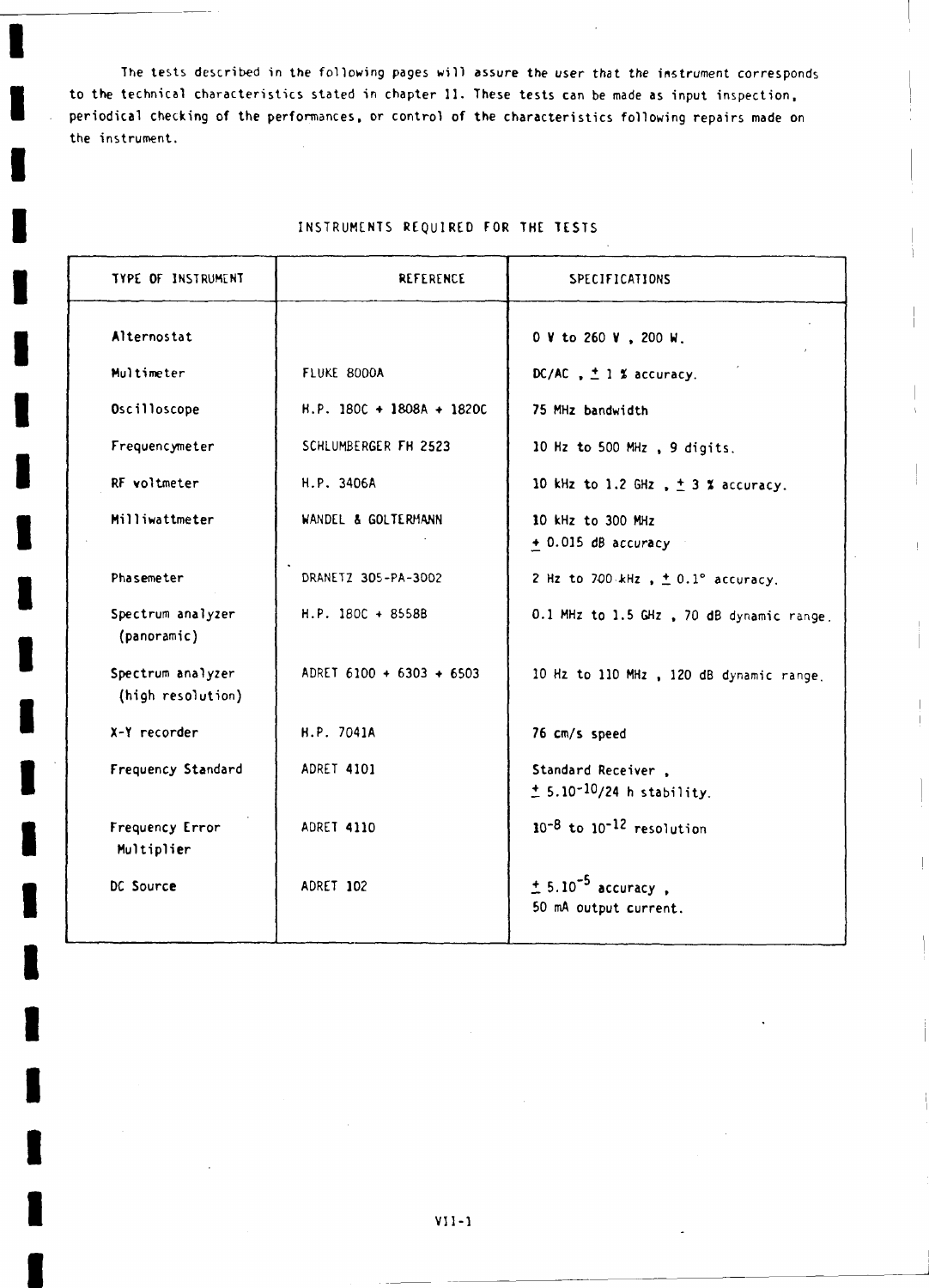

 $VII - 2$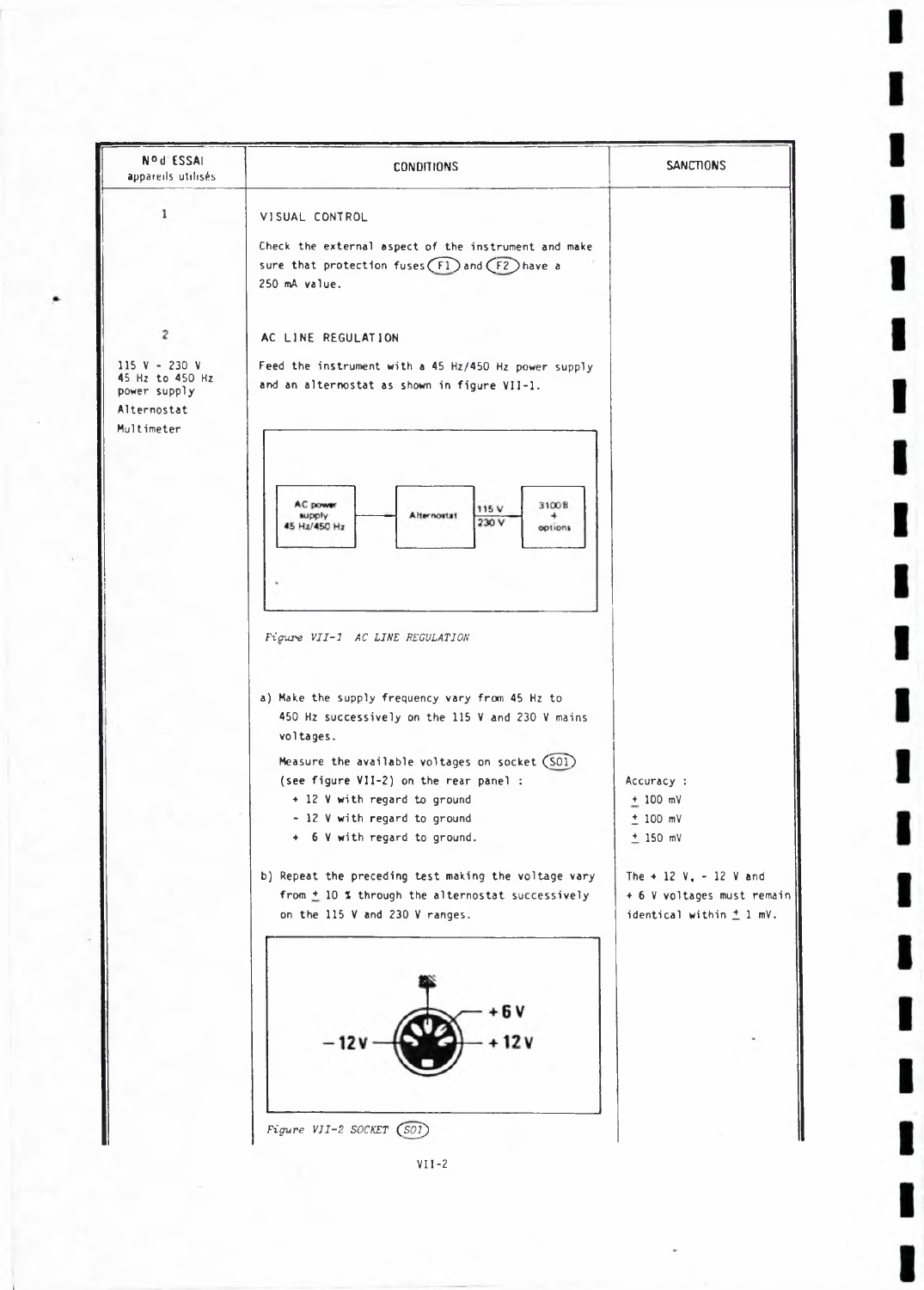| Nº d'ESSAI<br>appareils utilisés                                            | CONDITIONS                                                                                                                                                                                                                                   | <b>SANCTIONS</b>                 |
|-----------------------------------------------------------------------------|----------------------------------------------------------------------------------------------------------------------------------------------------------------------------------------------------------------------------------------------|----------------------------------|
|                                                                             | c) Using the multimeter, measure the current absorbed<br>by the instrument on the two mains voltages.<br>Apply the formula : $P = U.I$ giving the apparent<br>power consumed.                                                                | P < 40 VA                        |
| $\mathbf{3}$                                                                | RESIDUAL LF SIGNAL                                                                                                                                                                                                                           |                                  |
| AC power supply<br>Alternostat<br>250 Hz low-pass<br>filter<br>Oscilloscope | The instrument being powered at a 50 Hz frequency,<br>measure through the oscilloscope and the 250 Hz low-<br>pass filter the residual LF signal present on the<br>$+ 12 V$ , $+ 6 V$ and $- 12 V$ voltages delivered by<br>socket $(S01)$ . | Residual signal :<br>$<$ 3 mVp-p |
|                                                                             | <b>OUTPUT FREQUENCY</b>                                                                                                                                                                                                                      |                                  |
| Frequencymeter                                                              | a) Local mode :                                                                                                                                                                                                                              |                                  |
|                                                                             | The frequencymeter and the 3100B synthesizer being<br>driven by the same 10 MHz reference frequency,<br>check through the frequencymeter that the frequency<br>delivered by connector $(J1)$ is that dialled on<br>$switches(K1)$ .          |                                  |
|                                                                             | b) Remote mode :                                                                                                                                                                                                                             |                                  |
|                                                                             | The frequencymeter and the 3100B synthesizer being<br>driven by the same reference, check through the<br>frequencymeter that the frequency delivered by<br>connector $(i)$ is that programmed on connector (502)                             |                                  |
|                                                                             | ۵<br>Ġ.<br>Ġ.<br>۵<br>¢<br>6<br>ė<br>€<br>۵<br>۵<br>۵<br>                                                                                                                                                                                    |                                  |
|                                                                             | Figure VII-3 CONNECTOR (SO2                                                                                                                                                                                                                  |                                  |
| 5                                                                           | <b>OUTPUT LEVEL</b>                                                                                                                                                                                                                          |                                  |
| Multimeter<br>RF Voltmeter<br>Oscilloscope                                  | a) DC content<br>Dial on switches $(K1)$ a 10 kHz frequency and<br>select on channels A and B a sine wave of e.m.f.<br>calibrated at 7 Vpeak and 50 Q output impedance.                                                                      |                                  |
|                                                                             | $VII-3$                                                                                                                                                                                                                                      |                                  |

I

I

I

١

I

I

J.

 $\bar{z}$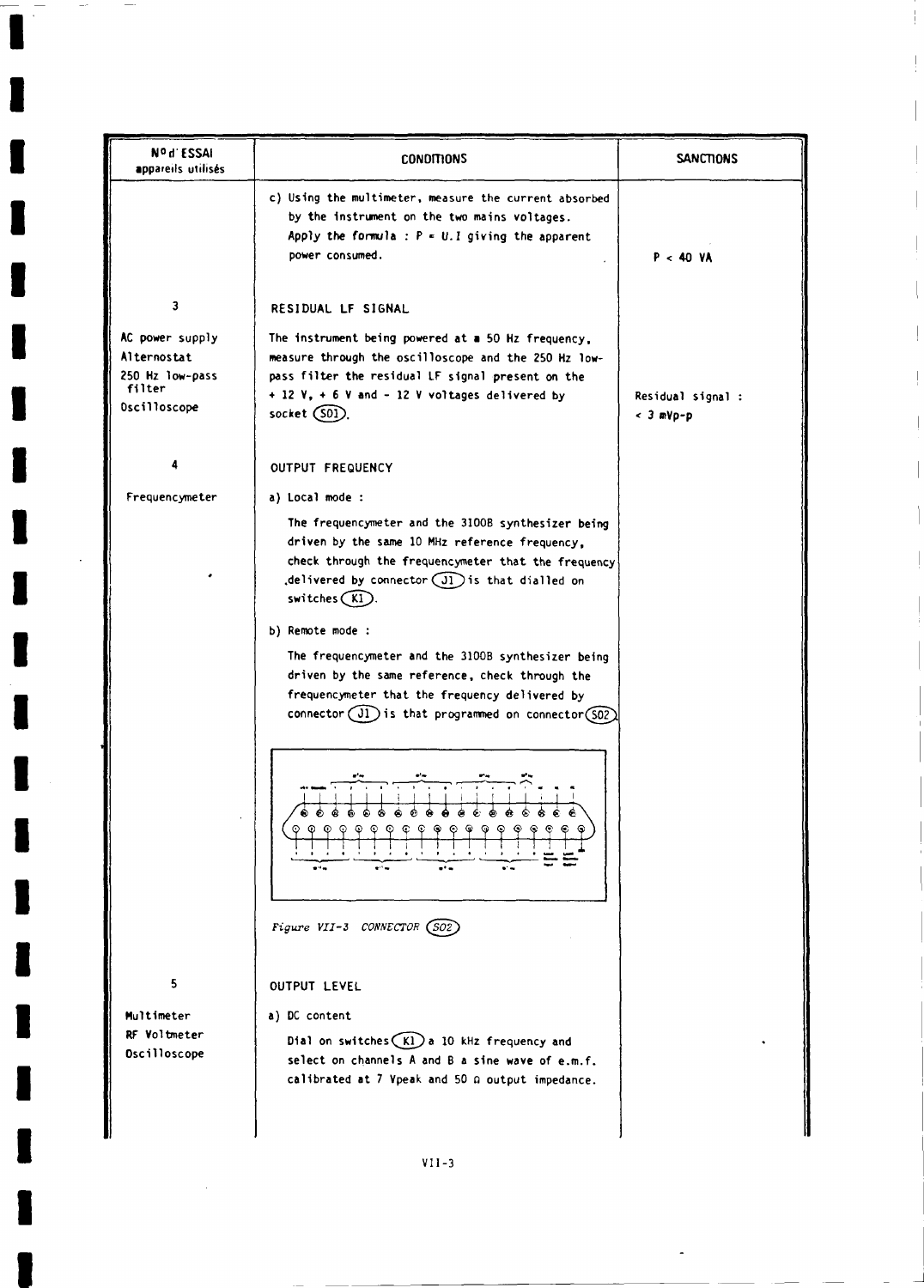| appareils utilisés. | <b>CONDITIONS</b>                                                                                                                                                                                                                                                                                                                     | SANCTIONS                                                                                                         |
|---------------------|---------------------------------------------------------------------------------------------------------------------------------------------------------------------------------------------------------------------------------------------------------------------------------------------------------------------------------------|-------------------------------------------------------------------------------------------------------------------|
|                     | Check with the multimeter that the DC content of<br>the sine wave delivered by connectors $(J1)$ and $(J2)$<br>does not exceed 100 mV.<br>In the opposite case, operate potentiometers P3<br>(channel A) and P2 (channel B) of the Output Mixer.<br>54                                                                                | DC content :<br>$< 100$ mV                                                                                        |
|                     | b) Sine wave calibration<br>Dial a 10 kHz frequency and select on channels A<br>and B a sine wave of e.m.f. calibrated at 7 Vpeak<br>and 50 $\Omega$ output impedance.<br>Measure through the RF voltmeter the level of the                                                                                                           |                                                                                                                   |
|                     | signal delivered by connectors $(J1)$ and $(J2)$ on<br>$a$ 50 $\Omega$ load. The calibration of this level is per-<br>formed through potentiometer P1 of the Output<br>Mixer.                                                                                                                                                         | Calibrated level :<br>2.5 Vrms/50 $\Omega \pm 100$ mVrms                                                          |
|                     | c) Square Wave calibration<br>Dial a 10 kHz frequency and select on channel A an<br>e.m.f. calibrated at 7 V peak and a 50 Ω output<br>impedance.<br>Through the oscilloscope, successively measure the<br>amplitude of the positive, negative and symmetrical<br>square wave delivered by connector $(J1)$ on a 50 $\Omega$<br>load. | Positive or negative<br>square wave :<br>3.5 Vp-p/50 $\Omega \pm 5$ %<br>TTL square wave :<br>7 Vp-p/50 Ω $±$ 5 % |
|                     | Measure also the electromotive force of the TTL<br>square wave delivered by connector (J1)                                                                                                                                                                                                                                            | TTL square wave :<br>4.2 Vp-p e.m.f. $+ 5 3$                                                                      |
|                     | d) Duty cycle of square waves :<br>Measure through the oscilloscope the duty cycle of<br>the different square waves delivered by connector<br>$\bigcup$                                                                                                                                                                               | Duty $cycle:$<br>$50 \times + 2 \times$                                                                           |
| 6                   | AMPLITUDE/FREQUENCY RESPONSE                                                                                                                                                                                                                                                                                                          |                                                                                                                   |
| RF Voltmeter        | Select on channels A and B a sine wave of e.m.f.<br>calibrated at 7 Vpeak and 50 0 impedance.<br>Match the $(J1)$ and $(J2)$ outputs with a 50 $\Omega$ load and<br>measure through the voltmeter the output level varia-<br>tions with regard to the level delivered at 10 kHz.                                                      | Amplitude/frequency<br>response : $\pm$ 3 %                                                                       |
| 7                   | ATTENUATOR CONTROL                                                                                                                                                                                                                                                                                                                    |                                                                                                                   |
| RF Voltmeter        | Dial a 199.999 kHz frequency on switches (K1) and<br>select on channel A of the synthesizer a sine wave of<br>e.m.f. calibrated at 7 Vpeak and 50 $\Omega$ impedance.                                                                                                                                                                 |                                                                                                                   |

ı

ı

I

ı

ı

ı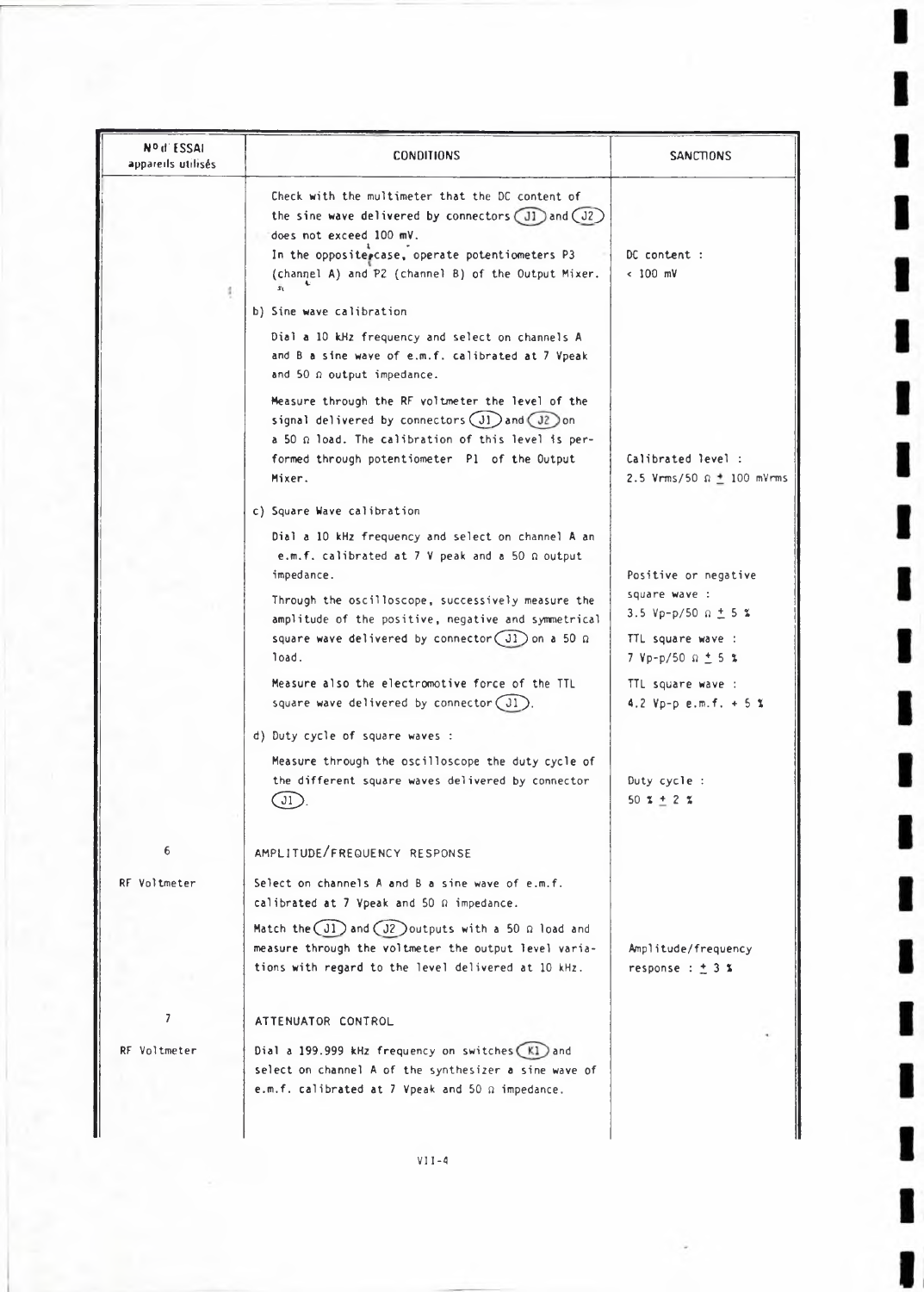| N <sup>o</sup> d ESSAI                       | <b>CONDITIONS</b>                                                                                                                                                                                                                                                                                                                                                                                                                                                                                                                                                                                                                              | <b>SANCTIONS</b>                                                                                                                                                                                               |
|----------------------------------------------|------------------------------------------------------------------------------------------------------------------------------------------------------------------------------------------------------------------------------------------------------------------------------------------------------------------------------------------------------------------------------------------------------------------------------------------------------------------------------------------------------------------------------------------------------------------------------------------------------------------------------------------------|----------------------------------------------------------------------------------------------------------------------------------------------------------------------------------------------------------------|
| appareils utilisés.                          |                                                                                                                                                                                                                                                                                                                                                                                                                                                                                                                                                                                                                                                |                                                                                                                                                                                                                |
|                                              | Measure with the voltmeter the level of the signal<br>delivered by connector $(J1)$ on a 50 $\Omega$ load when the<br>attenuation selected by switch $(KB)$ varies from 0 dB<br>to 70 dB.                                                                                                                                                                                                                                                                                                                                                                                                                                                      | Signal attenuation :<br>$10 \text{ dB} + 0.5 \text{ dB}$<br>$20 dB \pm 1 dB$<br>$30 \text{ dB} + 1.5 \text{ dB}$<br>$40 dB + 2 dB$<br>$50 dB + 2.5 dB$<br>60 dB $\pm$ 3 dB<br>$70 \text{ dB} + 3.5 \text{ dB}$ |
| 8                                            | MASTER OSCILLATOR OUTPUT                                                                                                                                                                                                                                                                                                                                                                                                                                                                                                                                                                                                                       |                                                                                                                                                                                                                |
| RF Voltmeter                                 | Switch (K10) being on the "External" position, measure<br>through the voltmeter the level of the 10 MHz signal<br>delivered by connector $(J5)$ on a 50 $\Omega$ load.                                                                                                                                                                                                                                                                                                                                                                                                                                                                         | Level :<br>$100$ mVrms/50 $\Omega$                                                                                                                                                                             |
| 9                                            | EXTERNAL REFERENCE DRIVING                                                                                                                                                                                                                                                                                                                                                                                                                                                                                                                                                                                                                     |                                                                                                                                                                                                                |
| Frequencymeter<br>RF Voltmeter<br>Attenuator | Set switch (K10) on "External" and drive the 3100B<br>synthesizer by applying to connector $(J5)$ the 10 MHz<br>reference issued from the frequencymeter, as shown in<br>figure VII-4.<br>Voltmeter<br>10 MHz<br>Attenuator<br>10 MHz output<br>3100 B Toptions<br>Frequencymeter<br>(J1)<br>Input<br>Figure VII-4 EXTERMAL REFERENCE DRIVING<br>Through the attenuator, reduce the level of the signal<br>applied to connector $(J5)$ until the 3100B synthesizer<br>ceases operating properly.<br>Increase this level again and measure through the<br>voltmeter the minimal level permitting a correct func-<br>tionning of the instrument. | Minimal level :<br>50 mVrms/50 0                                                                                                                                                                               |
|                                              |                                                                                                                                                                                                                                                                                                                                                                                                                                                                                                                                                                                                                                                |                                                                                                                                                                                                                |

J

J

ı

I

I

J.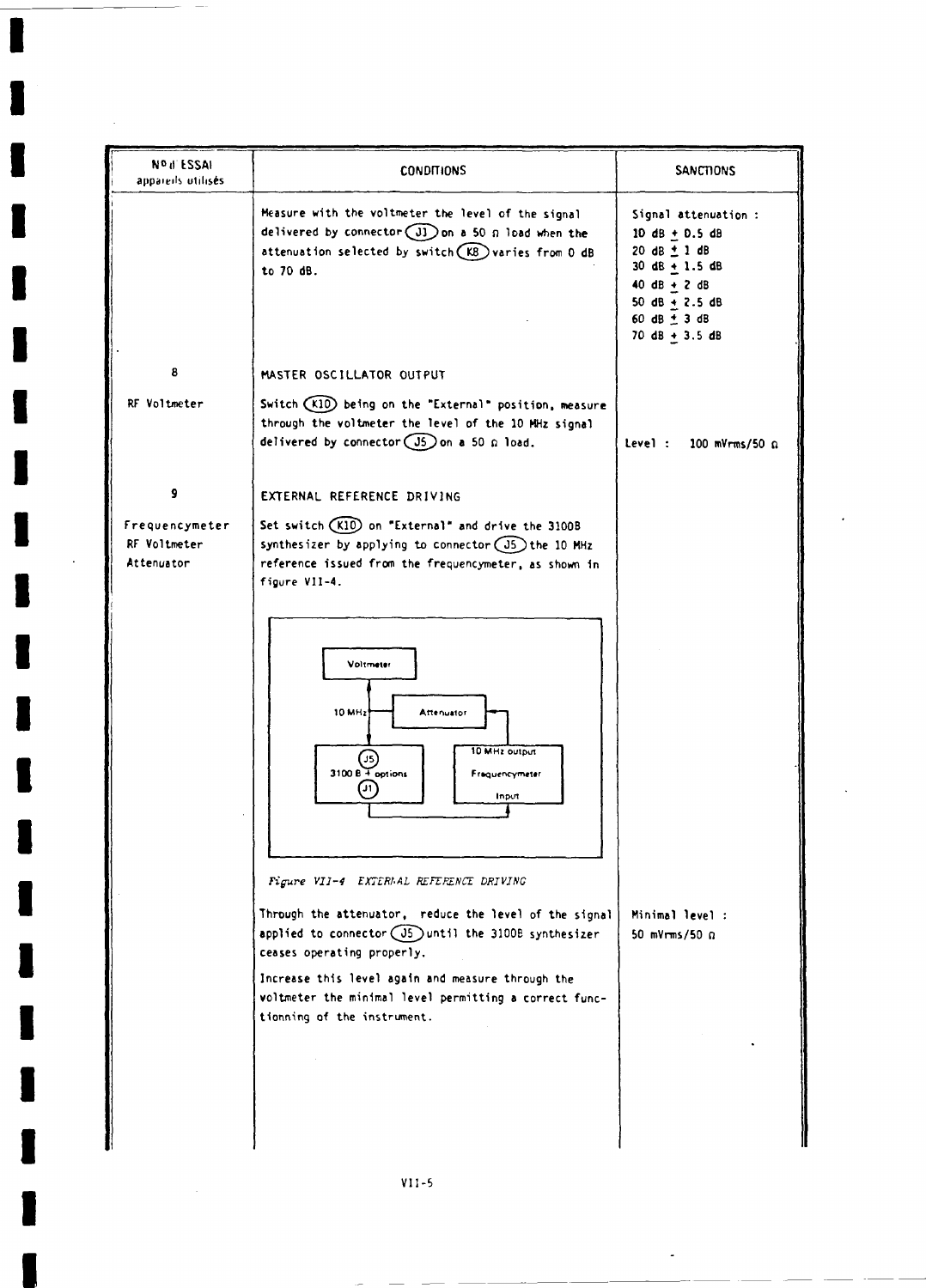| <b>NOU ESSAI</b><br>appareils utilisés.                | <b>CONDITIONS</b>                                                                                                                                                                                                                                                                                                | <b>SANCTIONS</b>                                                                                                          |
|--------------------------------------------------------|------------------------------------------------------------------------------------------------------------------------------------------------------------------------------------------------------------------------------------------------------------------------------------------------------------------|---------------------------------------------------------------------------------------------------------------------------|
| 10                                                     | MASTER OSCILLATOR STABILITY                                                                                                                                                                                                                                                                                      |                                                                                                                           |
| Frequency standard<br>Frequency error<br>Multiplier    | Through the error multiplier, measure the AF/F relative<br>difference between the 10 MHz frequency available on<br>connector $(J5)$ and the reference delivered by the Fre-<br>quency Standard.<br>The synthesizer remaining under power, measure the<br>AF'/F relative difference between these two frequencies | $\left  \frac{\Delta F'}{F} - \frac{\Delta F}{F} \right $ < 5.10 <sup>-7</sup><br>after 8 hours' continuous<br>operation. |
|                                                        | after 24 hours'continuous operation.                                                                                                                                                                                                                                                                             |                                                                                                                           |
| 11                                                     | HARMONIC AND NON-HARMONIC CONTENT                                                                                                                                                                                                                                                                                |                                                                                                                           |
| Spectrum analyzer<br>(panoramic)                       | Select on channels A and B a sine wave of e.m.f.<br>calibrated at 7 Vpeak and 50 $\Omega$ impedance.                                                                                                                                                                                                             |                                                                                                                           |
|                                                        | The $(31)$ and $(32)$ outputs being loaded by a 50 $\Omega$<br>impedance, measure through the spectrum analyzer the<br>harmonic and non-harmonic components of the output<br>signal of channels A and B for different frequencies.                                                                               | Harmonic signals :<br>$\leftarrow$ 50 dB<br>Non-harmonic signals :<br>$<-70dB$                                            |
|                                                        |                                                                                                                                                                                                                                                                                                                  |                                                                                                                           |
| 12                                                     | PHASE NOISE                                                                                                                                                                                                                                                                                                      |                                                                                                                           |
| Spectrum analyzer<br>(high resolution)<br>X-Y recorder | Dial a 100 kHz frequency on Switches $(K1)$ and select on<br>channel A or B a sine wave of 2 Vpeak e.m.f. and 50 $\Omega$<br>impedance.                                                                                                                                                                          |                                                                                                                           |
|                                                        | Through the spectrum analyzer and the X-Y recorder, note<br>the phase noise in a 1 Hz band at 100 Hz, 1 kHz and<br>10 kHz from carrier.                                                                                                                                                                          | Phase noise in a 1 Hz<br>band :<br>- 110 dB at 100 Hz<br>115 $dB$ at 1 $kHz$<br>- 125 dB at 10 kHz                        |
| 13                                                     | PHASE-SHIFT                                                                                                                                                                                                                                                                                                      |                                                                                                                           |
| Phasemeter                                             | Select on channels A and B a sine wave of e.m.f. cali-<br>brated at 7 Vpeak and 50 $\Omega$ impedance.                                                                                                                                                                                                           |                                                                                                                           |
|                                                        | Connect the phasemeter on the $(J1)$ and $(J2)$ outputs<br>through two coaxial cables of same length terminated by<br>a 50 Ω load.                                                                                                                                                                               | Channel A/Channel B<br>phase-shift :<br>$90^{\circ} \pm 0.5^{\circ}$                                                      |
|                                                        | Measure the phase-shift between these two outputs for<br>different values of the synthesized frequency.                                                                                                                                                                                                          |                                                                                                                           |
|                                                        |                                                                                                                                                                                                                                                                                                                  |                                                                                                                           |
|                                                        |                                                                                                                                                                                                                                                                                                                  |                                                                                                                           |

L

ı

ı

I

I

I

I

I

ı

ı

ı

ı

ı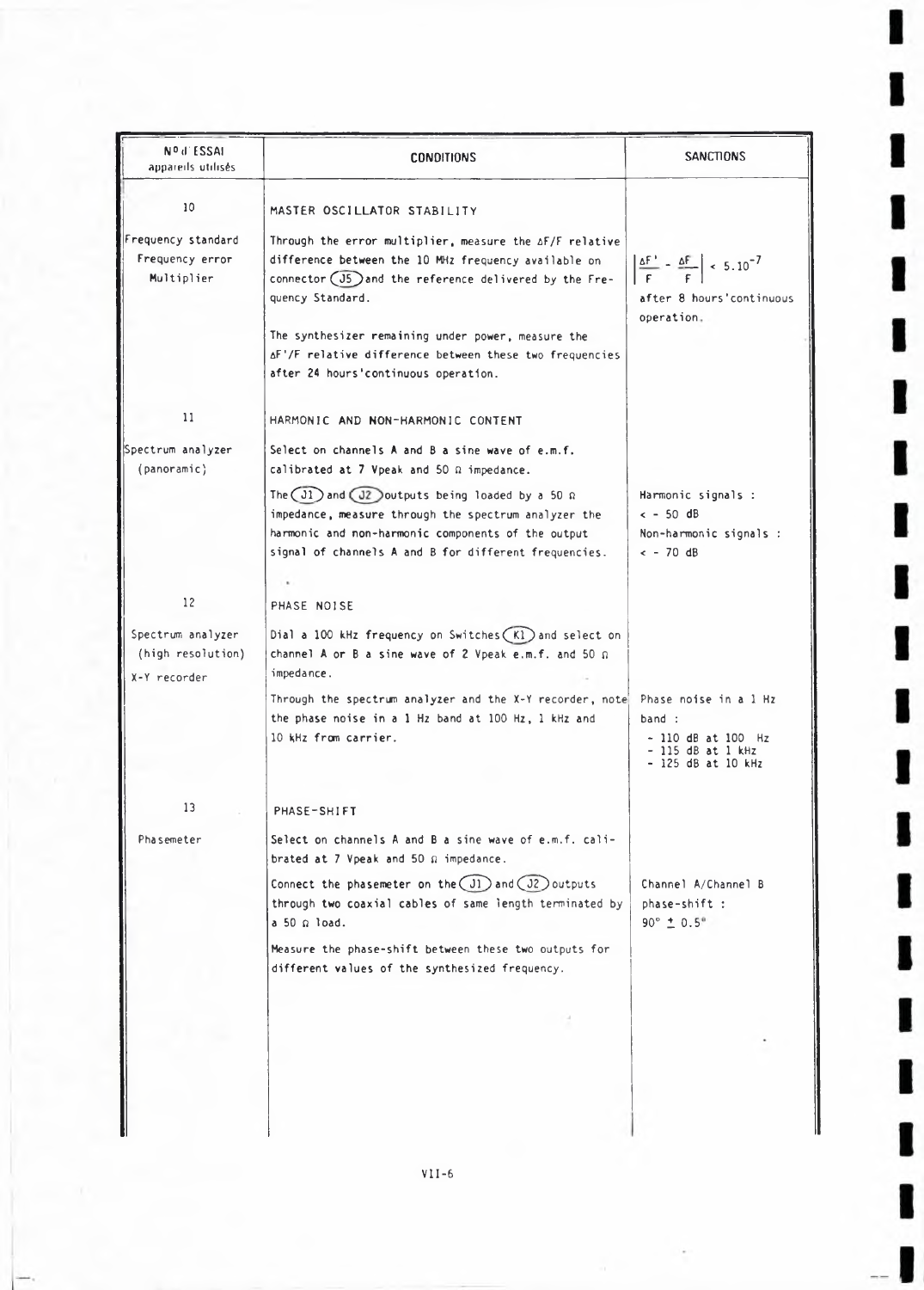| Nº d'ESSAI<br>appareils utilisés      | CONDITIONS                                                                                                                                                                                                                                                                                     | <b>SANCTIONS</b>                                                                                                                        |
|---------------------------------------|------------------------------------------------------------------------------------------------------------------------------------------------------------------------------------------------------------------------------------------------------------------------------------------------|-----------------------------------------------------------------------------------------------------------------------------------------|
|                                       | <b>OPTION 3111B</b>                                                                                                                                                                                                                                                                            |                                                                                                                                         |
| 1                                     | ATTENUATION CONTROL                                                                                                                                                                                                                                                                            |                                                                                                                                         |
| RF Voltmeter<br><b>Milliwattmeter</b> | Dial on the 3100B synthesizer a 199.999 kHz frequency<br>and select on channel A a sine wave of 50 $\Omega$ output<br>impedance.                                                                                                                                                               |                                                                                                                                         |
|                                       | Interlink connector $(J1)$ of the synthesizer with con-<br>nector (J11) of option 3111B, and connect the RF volt-<br>meter or the milliwattmeter on connector (J12) while<br>ensuring the impedance matching.                                                                                  | Attenuation accuracy :<br>• 0.1 dB steps : $\pm$ 0.05 dB<br>$\bullet$ 1 dB steps : $\pm$ 0.1 dB<br>$\bullet$ 10 dB steps : $\pm$ 0.2 dB |
|                                       | For different values of the attenuation, measure the<br>deviation between the attenuation really brought to<br>the signal of the synthesizer and the value set on<br>switches $(K11)$ , $(K12)$ and $(K13)$ .                                                                                  |                                                                                                                                         |
| $\overline{2}$                        | CONTROL OF PROGRAMMING                                                                                                                                                                                                                                                                         |                                                                                                                                         |
| RF Voltmeter<br>Milliwattemeter       | Switch (K13) being set in "Remote" position, check<br>the concordance between the attenuation brought by<br>option 3111B and the value programmed on connector<br>[SOI]                                                                                                                        |                                                                                                                                         |
|                                       | ⋒<br>ക<br>⊙<br>⊙<br>⊛<br>⊕<br>⊙<br>$\odot$<br>83. MB<br>- -                                                                                                                                                                                                                                    |                                                                                                                                         |
|                                       | Figure VII-5 CONNECTOR (SO11                                                                                                                                                                                                                                                                   |                                                                                                                                         |
| 3                                     | PHASE-SHIFT INTRODUCED BY THE ATTENUATOR                                                                                                                                                                                                                                                       |                                                                                                                                         |
| Phasemeter                            | Dial on the synthesizer a 199.999 kHz frequency and<br>select on channel A a sine wave of e.m.f. calibrated<br>at 7 Vpeak and of 50 m impedance.                                                                                                                                               |                                                                                                                                         |
|                                       | Interlink connector $(31)$ with connector $(311)$ with a<br>coaxial cable as short as possible and connect the<br>phase-meter to the $(i11)$ and $(i12)$ outputs through two<br>coaxial cables of the same length. The phase-shift<br>introduced by the attenuator must be less than $\pm$ 2°. | Maximum phase-shift<br>at 200 kHz : + 2°                                                                                                |

 $\sim$ 

J.

J

 $\ddot{\phantom{a}}$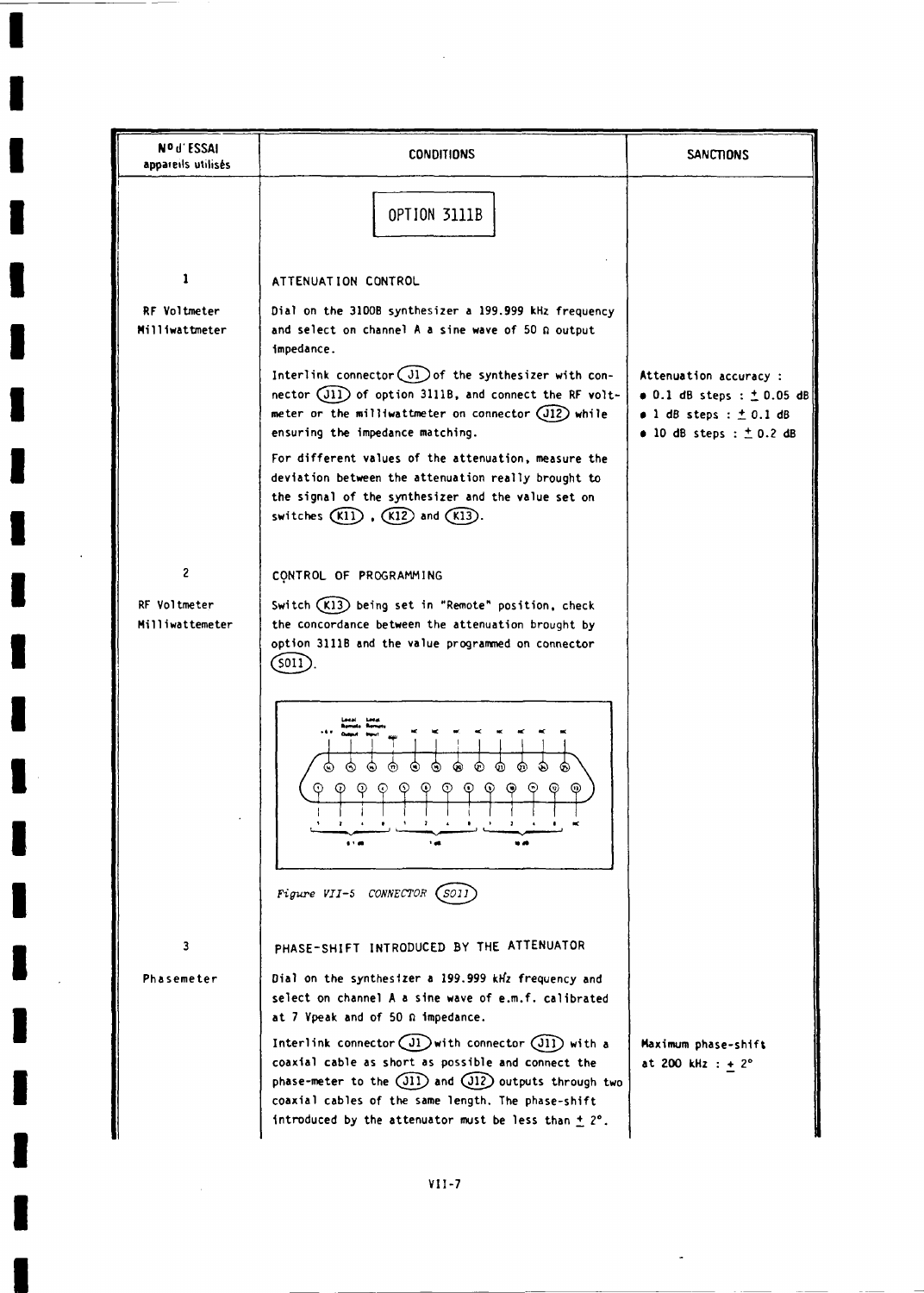| Nº d'ESSAI<br>appareils utilisés. | <b>CONDITIONS</b>                                                                                                                                                                                                                                                                           | SANCTIONS                                        |
|-----------------------------------|---------------------------------------------------------------------------------------------------------------------------------------------------------------------------------------------------------------------------------------------------------------------------------------------|--------------------------------------------------|
|                                   | OPTION 3112B                                                                                                                                                                                                                                                                                |                                                  |
| 1                                 | OUTPUT LEVEL                                                                                                                                                                                                                                                                                |                                                  |
| RF voltmeter<br>Multimeter        | Dial on the 3100B synthesizer a 10 kHz frequency and<br>select on the 3112B option an e.m.f. calibrated at<br>7 Vpeak and a 50 Ω output impedance.                                                                                                                                          |                                                  |
|                                   | a) DC content :                                                                                                                                                                                                                                                                             |                                                  |
|                                   | Through the multimeter, check that the DC content<br>of the signal delivered by connector $(J21)$ does not<br>exceed $\pm$ 100 mV.                                                                                                                                                          | DC content :<br>$< 100$ mV                       |
|                                   | b) Calibration :                                                                                                                                                                                                                                                                            |                                                  |
|                                   | Measure through the voltmeter the level of the<br>signal delivered at a 50 $\Omega$ load by connector (J21).                                                                                                                                                                                | Calibrated leve! :<br>2.5 Vrms/50 $\Omega$ + 5 % |
|                                   | The calibration of this level is performed through<br>potentiometer P4 of the Output Circuit (plate VI-18).                                                                                                                                                                                 |                                                  |
| $\overline{\mathbf{c}}$           | AMPLITUDE/FREQUENCY RESPONSE                                                                                                                                                                                                                                                                |                                                  |
| RF Voltmeter                      | Select on the 3112B option an e.m.f. calibrated at<br>7 Vpeak and a 50 Q output impedance.                                                                                                                                                                                                  |                                                  |
|                                   | The $(J21)$ output being loaded by a 50 $\Omega$ impedance,<br>measure through the voltmeter the output level varia-<br>tions compared with the level delivered at 10 kHz.                                                                                                                  | Amplitude/Frequency<br>response $: + 3$ %        |
| 3                                 | PHASE-SHIFT                                                                                                                                                                                                                                                                                 |                                                  |
| rnasene cei                       | Select on channel A of the 3100B and on option 3112B<br>a sine wave of e.m.f. calibrated at 7 Vpeak and of 50 $\Omega$<br>output impedance.                                                                                                                                                 |                                                  |
|                                   | Connect the phasemeter to the $(J1)$ and $(J21)$ outputs<br>through two coaxial cables of same length terminated<br>by a 50 Ω load.                                                                                                                                                         |                                                  |
|                                   | a) Linearity                                                                                                                                                                                                                                                                                |                                                  |
|                                   | Dial a 1 kHz frequency on the synthesizer. Vary the<br>phase-shift from 0° to 359.9° and measure the devia-<br>tion between the value displayed by switches (K21)<br>and the phase-shift indicated by the phasemeter.                                                                       | Linearity : $\pm 1^{\circ}$                      |
|                                   | If this deviation exceeds $+1^{\circ}$ , successively operate<br>potentiometers P1 (general adjustment), P3(0° and<br>180° adjustment), P5 (90° and 270° adjustment) and<br>P4 (45°, 135°, 225° and 315° adjustment) of the<br>Generation sin $\phi$ /cos $\phi$ subassembly (plate VI-17). |                                                  |

I

١

I

ı

ı

ı

ı

I

**VI1-8**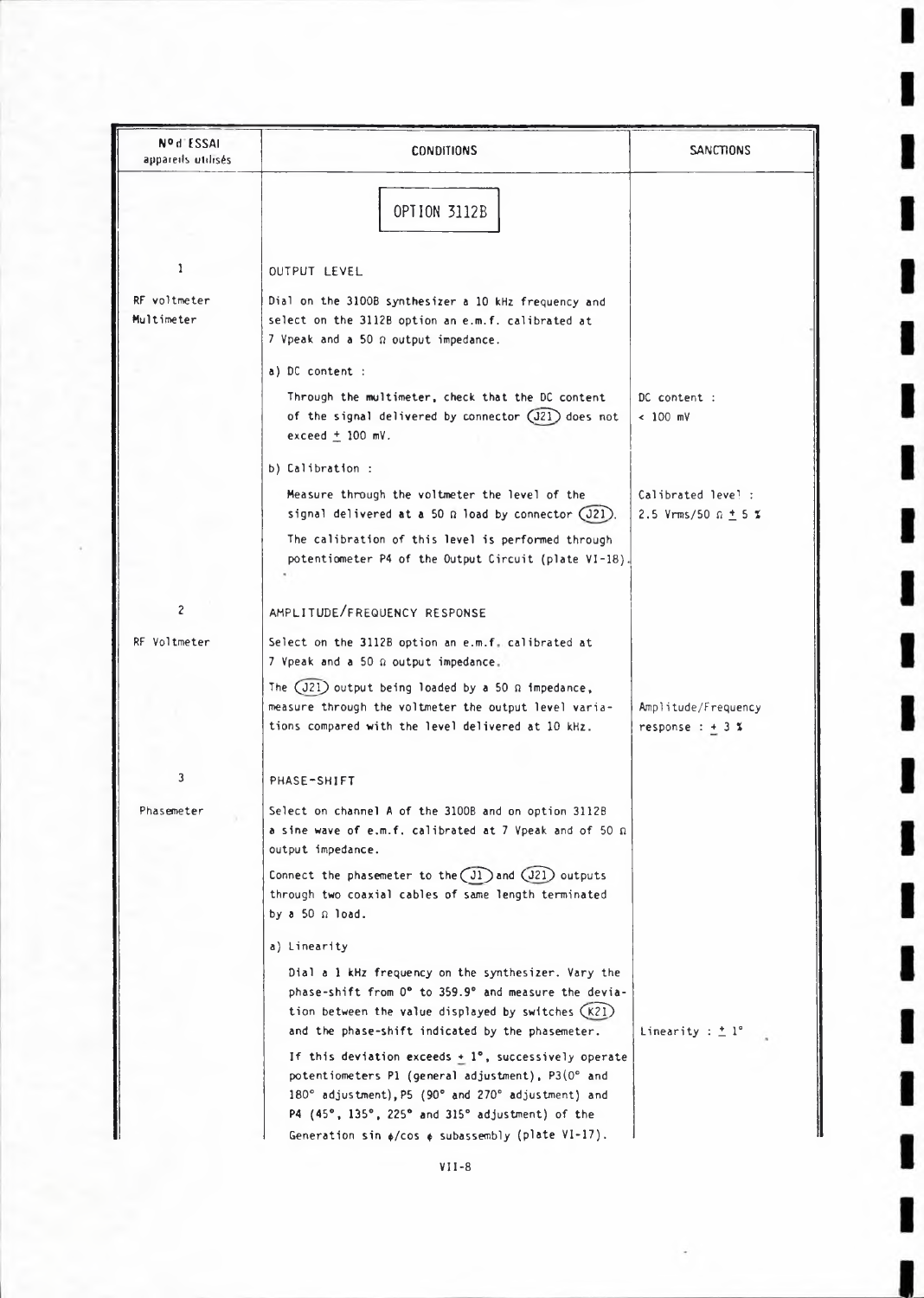

**VII - 9**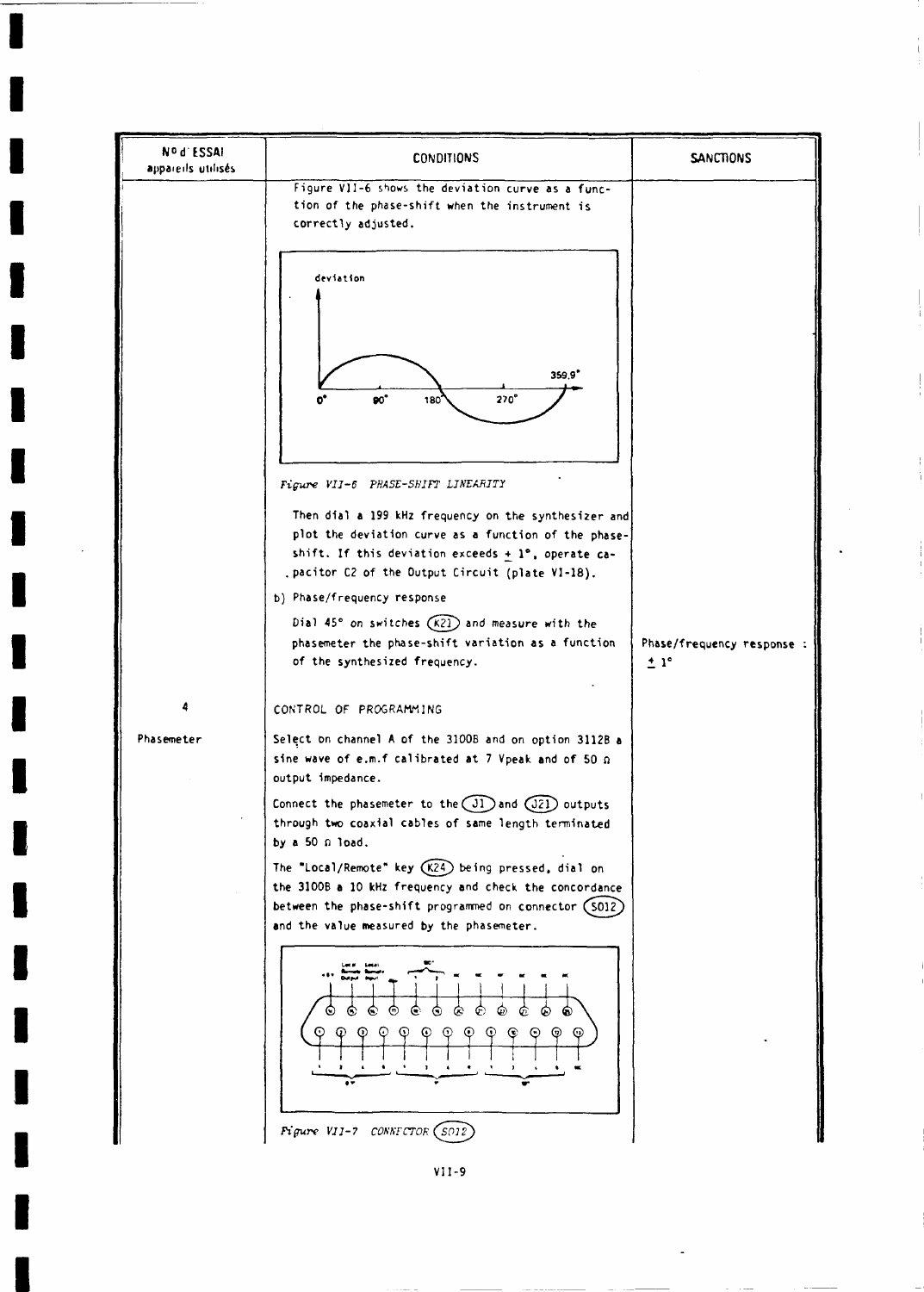| NO d'ESSAI<br>apparents utilisés.                      | <b>CONDITIONS</b>                                                                                                                                                                                | <b>SANCTIONS</b>                                                                                 |
|--------------------------------------------------------|--------------------------------------------------------------------------------------------------------------------------------------------------------------------------------------------------|--------------------------------------------------------------------------------------------------|
| 5                                                      | AMPLITUDE/PHASE RESPONSE                                                                                                                                                                         |                                                                                                  |
| RF Voltmeter                                           | Dial on the 3100B a 199 kHz frequency and select on<br>option 3112B an e.m.f. calibrated at 7 Vpeak and a<br>$50 \Omega$ impedance.                                                              |                                                                                                  |
|                                                        | The $(J21)$ output being matched by a 50 $\Omega$ load, measure<br>through the voltmeter the output level variations when<br>the phase-shift varies from 0° to 359.9°.                           | Amplitude/phase response<br>$+0.25 dB$                                                           |
|                                                        | HARMONIC AND NON-HARMONIC CONTENT                                                                                                                                                                |                                                                                                  |
| Spectrum analyzer<br>(panoramic)                       | Select on option 3112B an e.m.f. calibrated at 7 Vpeak<br>and a 50 $\Omega$ impedance.                                                                                                           |                                                                                                  |
|                                                        | The $(J21)$ output being matched by a 50 $\Omega$ load, measure<br>through the spectrum analyzer the harmonic and non-<br>harmonic components of the output signal for different<br>frequencies. | Harmonic signals :<br>$<-45dB$<br>Non-harmonic signals :<br>$<-65 dB$                            |
| $7\phantom{.}$                                         | PHASE NOISE                                                                                                                                                                                      |                                                                                                  |
| Spectrum analyzer<br>(high resolution)<br>X-Y Recorder | Dial a 100 kHz frequency on the 3100B and select on<br>option 3112B a sine wave of 2 Vpeak e.m.f. and 50 Ω<br>impedance.                                                                         |                                                                                                  |
|                                                        | Through the spectrum analyzer and the X-Y recorder,<br>note the phase noise in a 1 Hz band at 100 Hz, 1 kHz<br>and 10 kHz from carrier.                                                          | Phase noise in a 1 Hz band:<br>- 110 dB at 100 Hz<br>$-115$ dB at 1 kHz<br>$-115$ dB at $10$ kHz |
|                                                        |                                                                                                                                                                                                  |                                                                                                  |
|                                                        |                                                                                                                                                                                                  |                                                                                                  |
|                                                        |                                                                                                                                                                                                  |                                                                                                  |
|                                                        |                                                                                                                                                                                                  |                                                                                                  |
|                                                        |                                                                                                                                                                                                  |                                                                                                  |

ı

I

I

ı

I

ı

I

I

I

I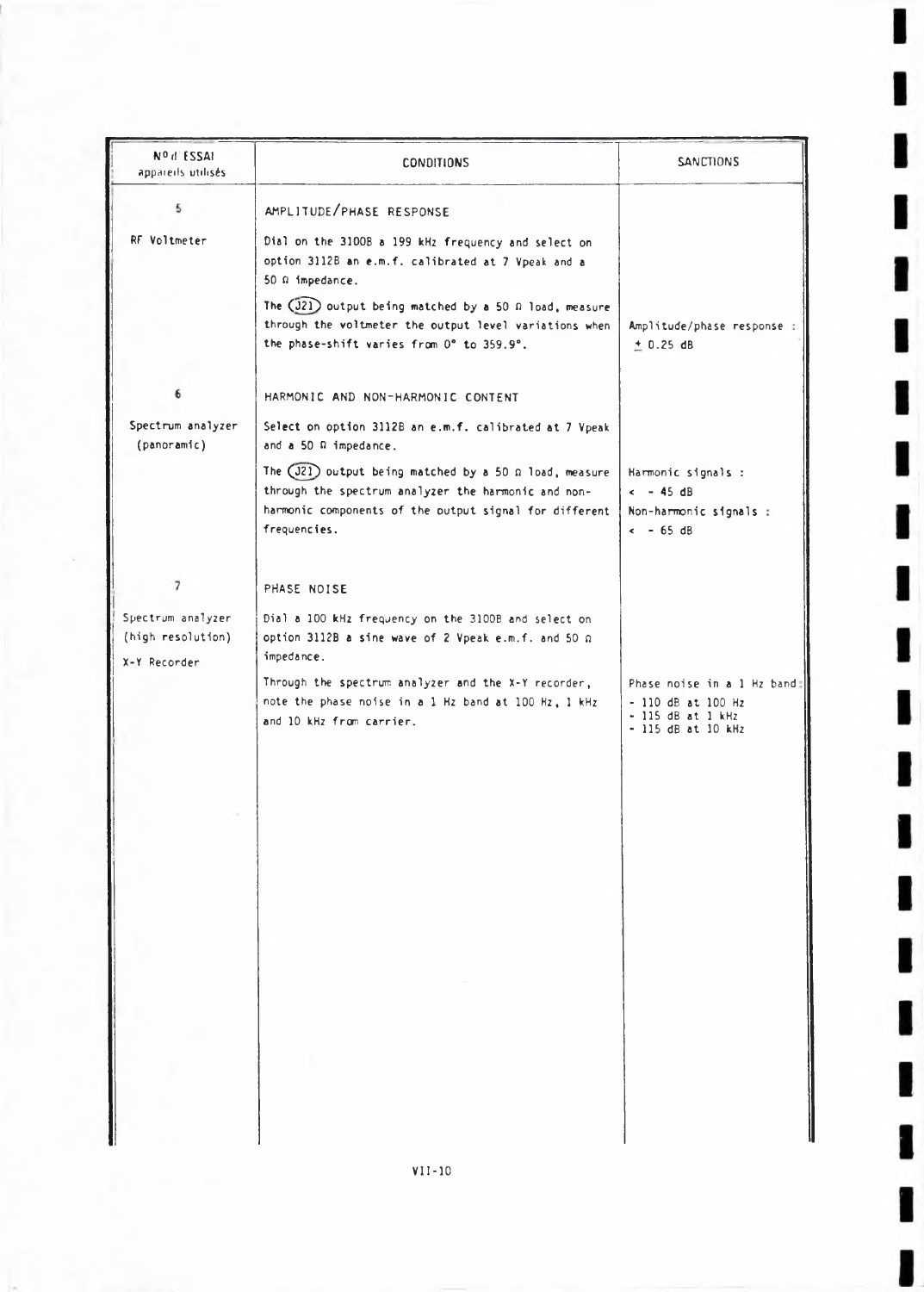| Nºd ESSAI<br>apparents utilisés | <b>CONDITIONS</b>                                                                                                                                                                   | <b>SANCTIONS</b>              |
|---------------------------------|-------------------------------------------------------------------------------------------------------------------------------------------------------------------------------------|-------------------------------|
|                                 | <b>OPTION 3114B</b>                                                                                                                                                                 |                               |
| 1                               | SWEEP AMPLITUDE                                                                                                                                                                     |                               |
| <b>Oscilloscope</b>             | Set switch (K45) on 0.01 s and select the sweep by<br>symmetrical triangles through keyboard (K41).                                                                                 |                               |
|                                 | Check with the oscilloscope the centering with regard<br>to 0 V of the sweep triangles delivered by (J41). The<br>amplitude of these triangles must be 10 Vp-p $\pm$ 10 X.          | Amplitude :<br>10 Vp-p + 10 % |
| $\overline{c}$                  | START/STOP CONTROL                                                                                                                                                                  |                               |
| Oscilloscope                    | Set switch(K45) on 10 s and select the sawtooth sweep<br>through keyboard $(K4)$ .                                                                                                  |                               |
|                                 | a) START control:<br>With the oscilloscope, check that grounding socket<br>$\cdot$ (J46) or pressing "Start" key (K42) starts the<br>sawtooth delivered by connector (341).         |                               |
|                                 | b) STOP control:<br>Check that grounding socket $(347)$ or pressing<br>"Stop" key $(K43)$ brings back to - 5 V the sawtooth<br>delivered by $(J4)$ .                                |                               |
|                                 | c) TRACE output :<br>With the oscilloscope, check that "Trace" output<br>$($ J45 $)$ delivers about 0 V when the sawtooth rises<br>and about $\div$ 12 V when it returns to $-5$ V. |                               |
| 3                               | SWEEP DURATION                                                                                                                                                                      |                               |
| Oscilloscope<br>chronometer     | Select the sweep by symmetrical triangles and measure<br>with the oscilloscope the half-period of these triangles<br>for a sweep duration between 0.01 s and 1 s.                   |                               |
|                                 | Then, select the sawtooth sweep and measure with the<br>chronometer the duration of this sawtooth for a sweep<br>duration between 3 s and 300 s.                                    |                               |
|                                 | In both cases, the difference between the indication of<br>switch $(K45)$ and the duration measured must be less than Accuracy : $\pm$ 20 %.<br>$+20 X.$                            |                               |
|                                 |                                                                                                                                                                                     |                               |

J

F

١

I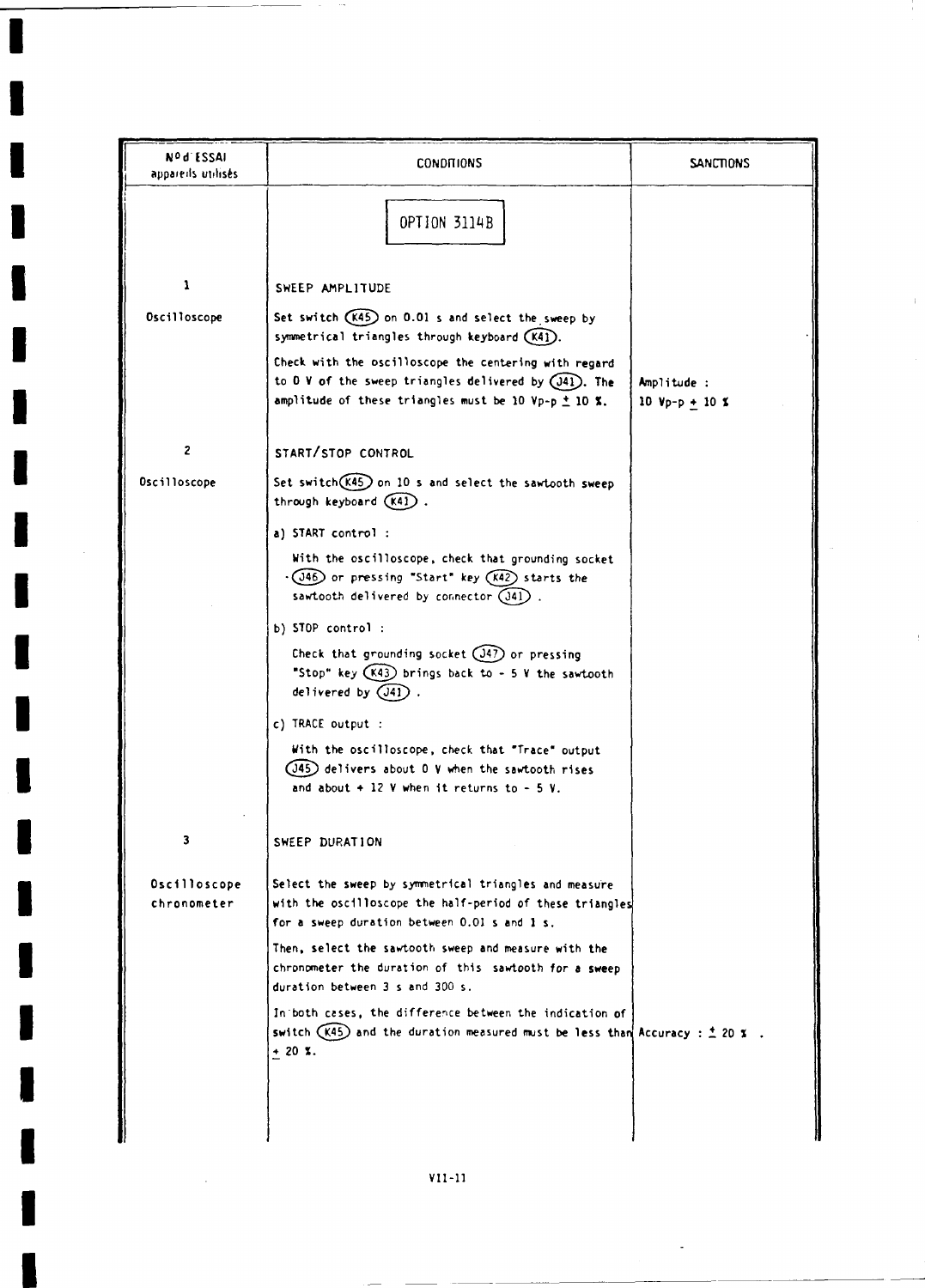| Nº d'ESSAI<br>appareils utilisés. | <b>CONDITIONS</b>                                                                                            | <b>SANCTIONS</b>                                |
|-----------------------------------|--------------------------------------------------------------------------------------------------------------|-------------------------------------------------|
|                                   |                                                                                                              |                                                 |
|                                   | INTERPOLATION ACCURACY                                                                                       |                                                 |
| Frequencymeter                    | Dial a O Hz frequency on the 3100B and select a<br>+ 10 kHz interpolation range through keyboard (K44).      |                                                 |
|                                   | Center the interpolation oscillator through poten-                                                           | Accuracy : $± 5$ %                              |
|                                   | tiometer (P43), then check the accuracy of the                                                               |                                                 |
|                                   | graduations on graduated scale (DS41) for different                                                          |                                                 |
|                                   | positions of potentiometer (P41).                                                                            |                                                 |
|                                   | This measurement can also be achieved by connecting<br>the frequencymeter to the 5 MHz $+$ 1 MHz output.     |                                                 |
|                                   |                                                                                                              |                                                 |
|                                   | 5 MHz ± 1 MHz OUTPUT LEVEL                                                                                   |                                                 |
| RF Voltmeter                      |                                                                                                              |                                                 |
|                                   | Connect the voltmeter to connector (J42) loaded with<br>a 50 m impedance and measure the level of the 5 MHz  | Level:                                          |
|                                   | + 1 MHz signal when the frequency varies from 4 MHz                                                          | $200 \, \text{mV} \, \text{rms} / 50 \, \Omega$ |
|                                   | to 6 MHz.                                                                                                    | $±$ 100 mV $rms$                                |
|                                   | EXTERNAL SWEEP                                                                                               |                                                 |
| Frequencymeter                    | Select the external sweep through keyboard (K41) and                                                         |                                                 |
| Source                            | apply $a - 5$ V to $+ 5$ V DC voltage to connector (J41)                                                     |                                                 |
|                                   | Make this voltage vary by 0.5 V steps and check                                                              |                                                 |
|                                   | through the frequencymeter that the frequency of the<br>signal delivered by (J42) varies from 4 MHz to 6 MHz |                                                 |
|                                   | in 100 kHz steps.                                                                                            |                                                 |
|                                   |                                                                                                              |                                                 |
|                                   |                                                                                                              |                                                 |
|                                   |                                                                                                              |                                                 |
|                                   |                                                                                                              |                                                 |
|                                   |                                                                                                              |                                                 |
|                                   |                                                                                                              |                                                 |
|                                   |                                                                                                              |                                                 |
|                                   |                                                                                                              |                                                 |
|                                   |                                                                                                              |                                                 |
|                                   |                                                                                                              |                                                 |
|                                   |                                                                                                              |                                                 |
|                                   | $\sim$                                                                                                       |                                                 |
|                                   |                                                                                                              |                                                 |
|                                   |                                                                                                              |                                                 |

ı

ı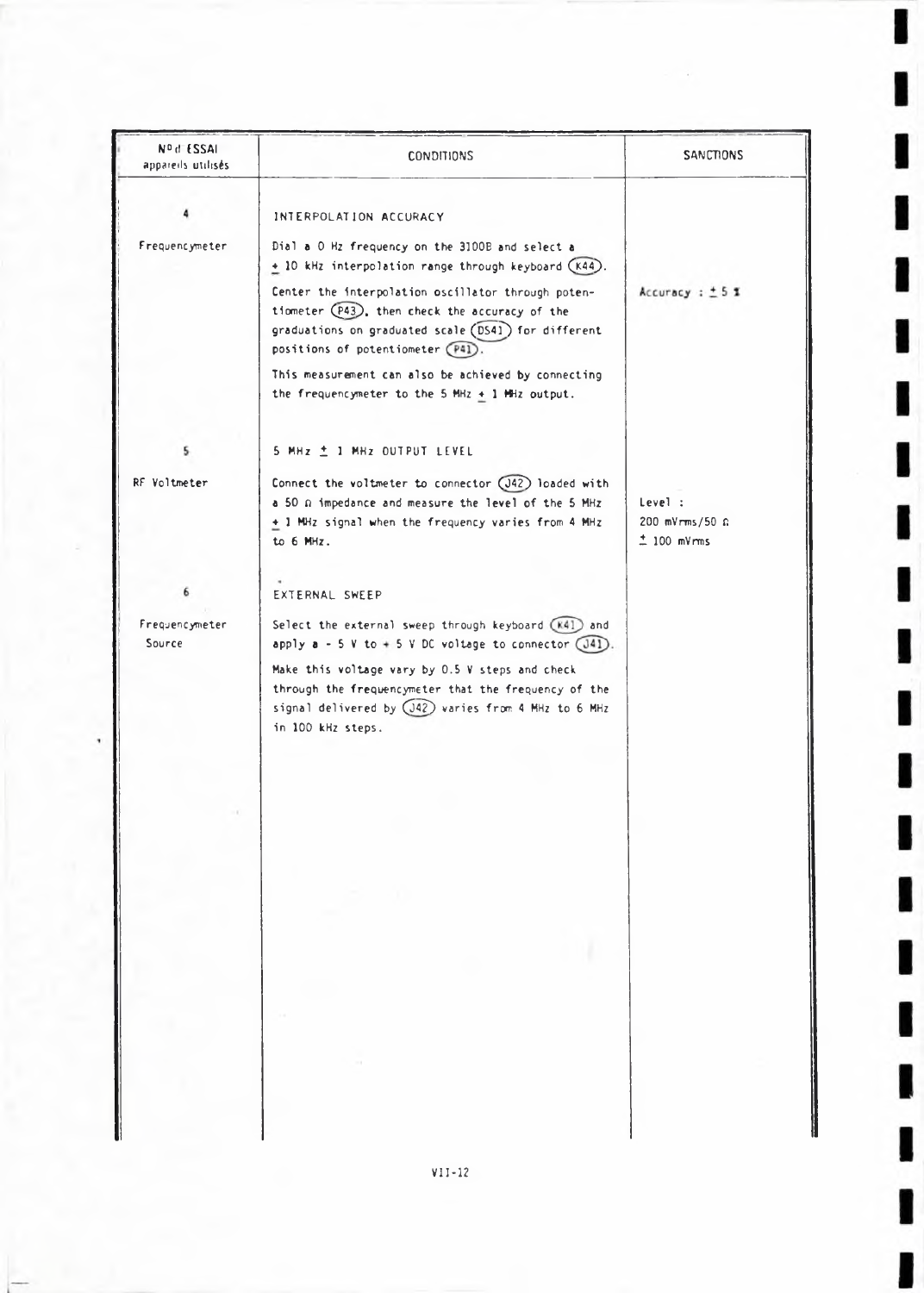



 $\label{eq:2} \begin{split} \mathcal{L}_{\text{max}}(\mathbf{r}) = \mathcal{L}_{\text{max}}(\mathbf{r}) \\ \mathcal{L}_{\text{max}}(\mathbf{r}) = \mathcal{L}_{\text{max}}(\mathbf{r}) \end{split}$ 

 $\hat{\boldsymbol{\beta}}$ 

 $\bar{\mathcal{A}}$ 

| FREQUENCY LAYOUT (without search function) |
|--------------------------------------------|
| F1: 2MHz to 1.901MHz                       |
| F2: 2MHz to 1.9001MHz                      |
| F3: 2MHz to 190001 MHz                     |
| F4: 2MHz to 1.900001MHz                    |
| F5: 2MHz to 1.9000001MHz                   |
| FG SMHz to 720000004MHz                    |
| F7: 0.01Hz to 199.99999 kHz                |
| F8: 0.01Hz to 199.99999kHz                 |
|                                            |

 $\bar{z}$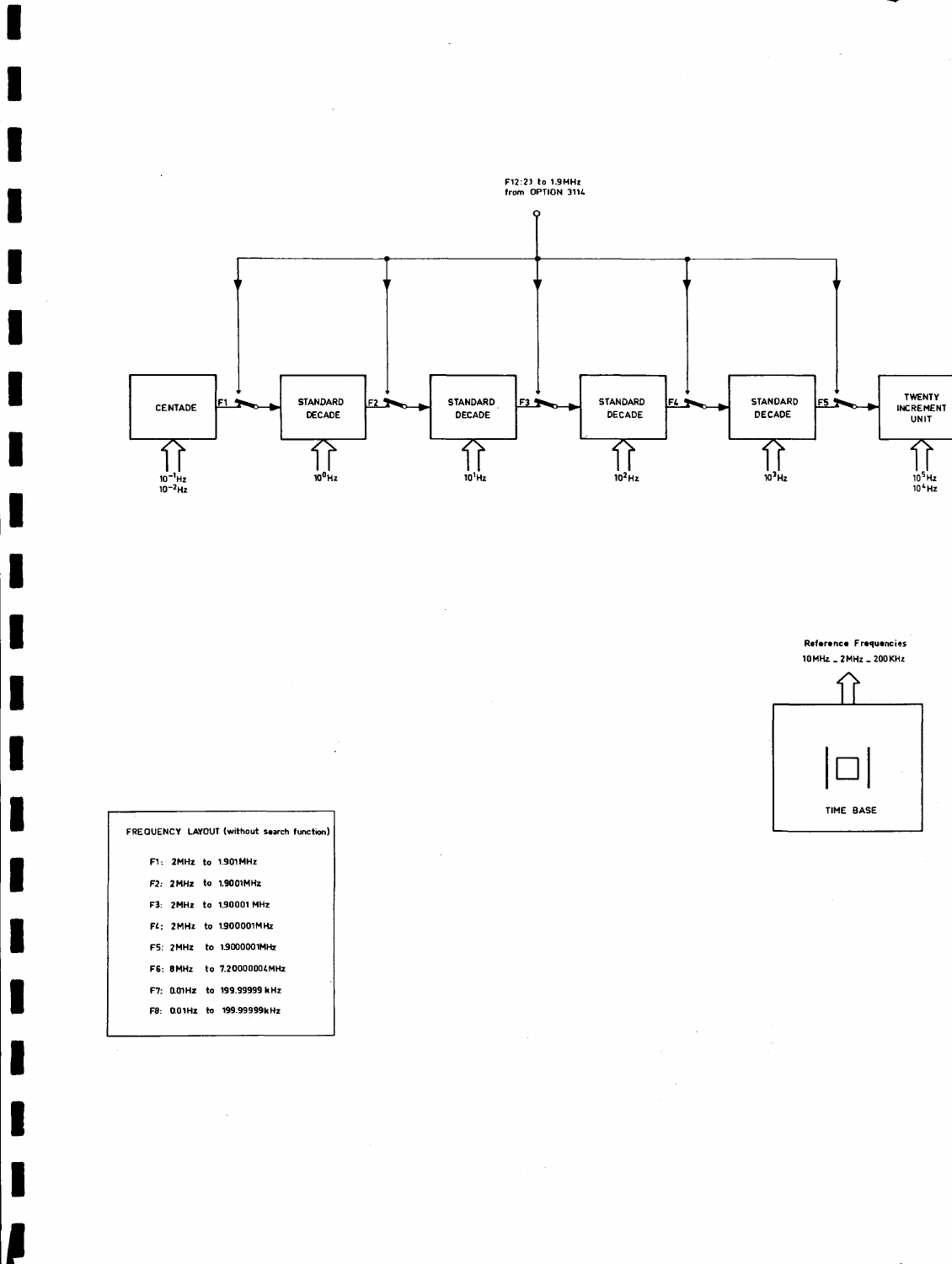

Ç.

 $\overline{\phantom{a}}$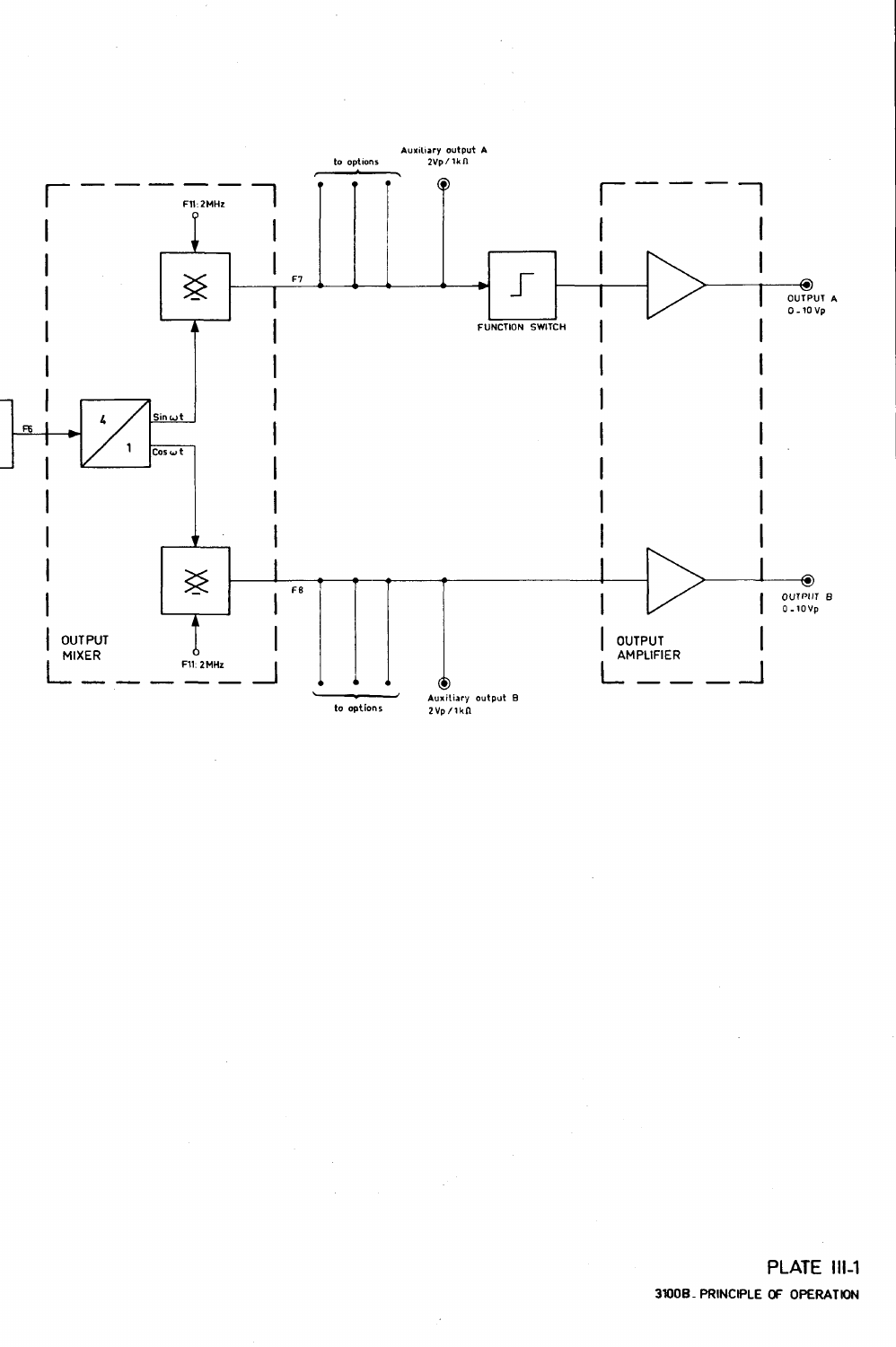

**3100B FRONT-PANEL DESCRIPTION**

#### **PLATE V-1**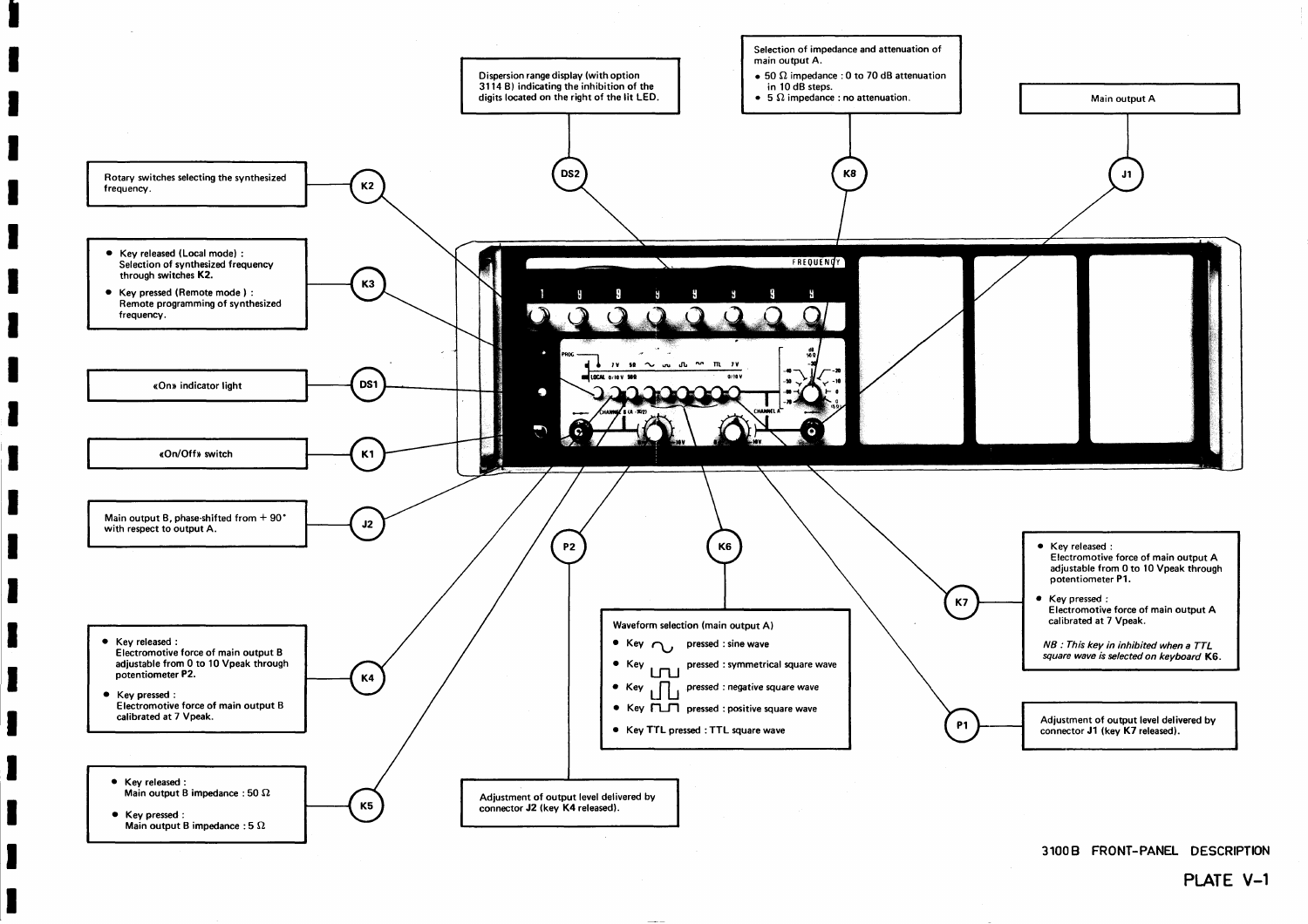250 mA fuses, independant of AC line voltage.

AC line voltage selector

AC line socket



**3100 B REAR-PANEL DESCRIPTION**

### **PLATE V-2**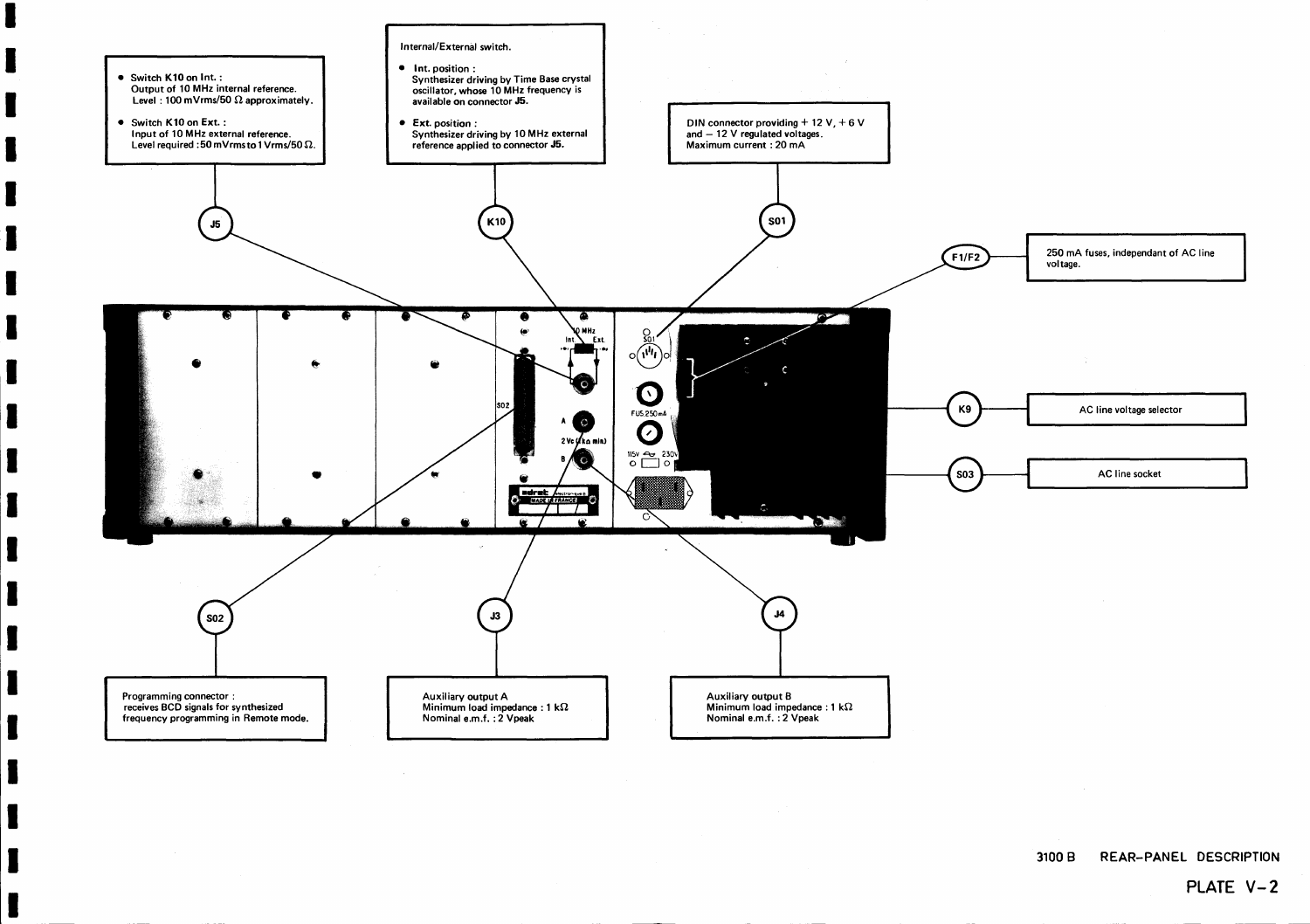



**OPTION 3111B - FRONT/REAR PANEL DESCRIPTION**

#### **PLATE V-3**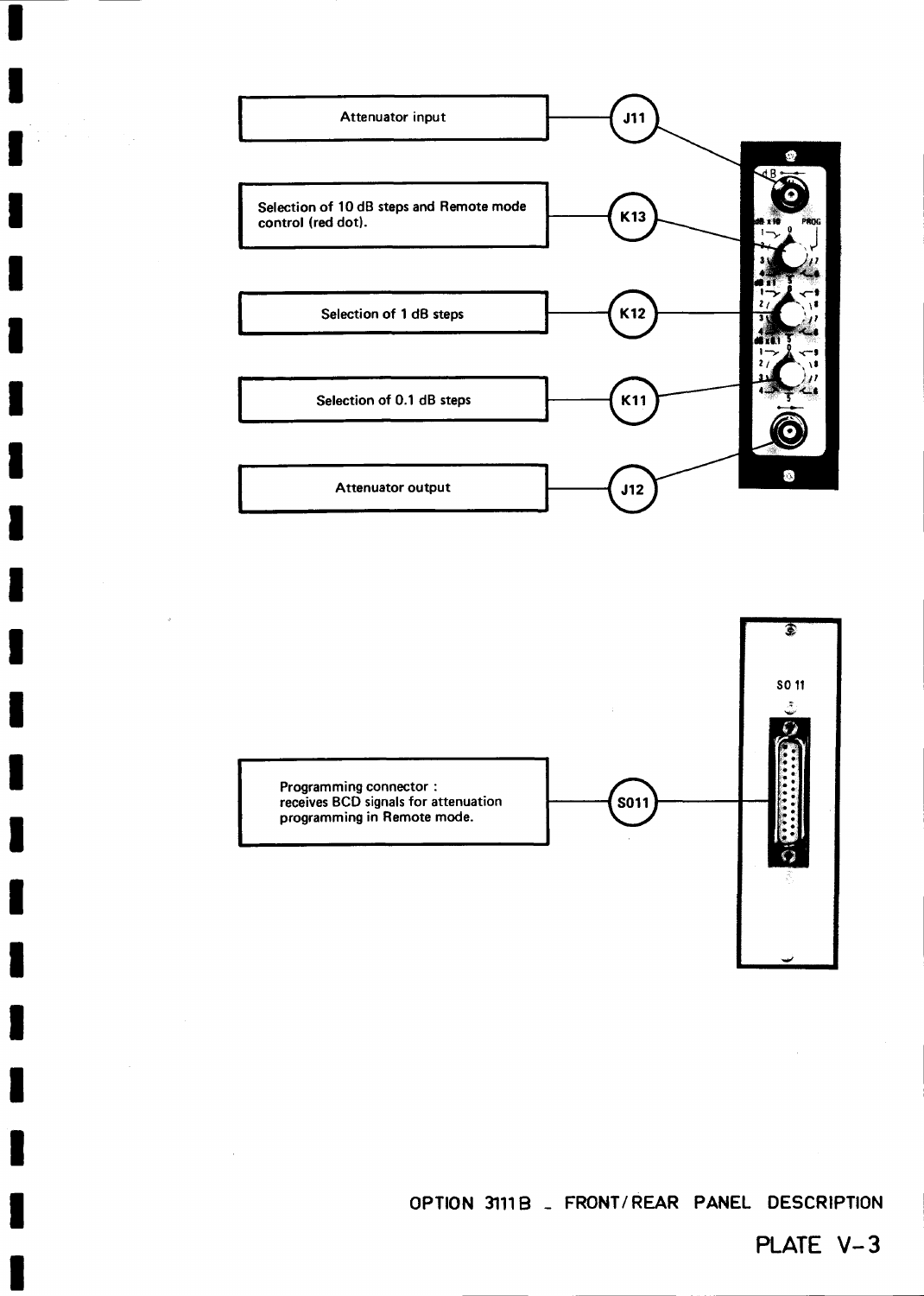- Key released (Local mode) : Phase-shift selection through switches K21.
- Key pressed (Remote mode) : Phase-shift selection through programming connector S012.
- Key released : Electromotive force of output J21 adjustable from 0 to 10 Vpeak through potentiometer P 2 1 .
- Key pressed : Electromotive force of output J21 calibrated at 7 Vpeak.

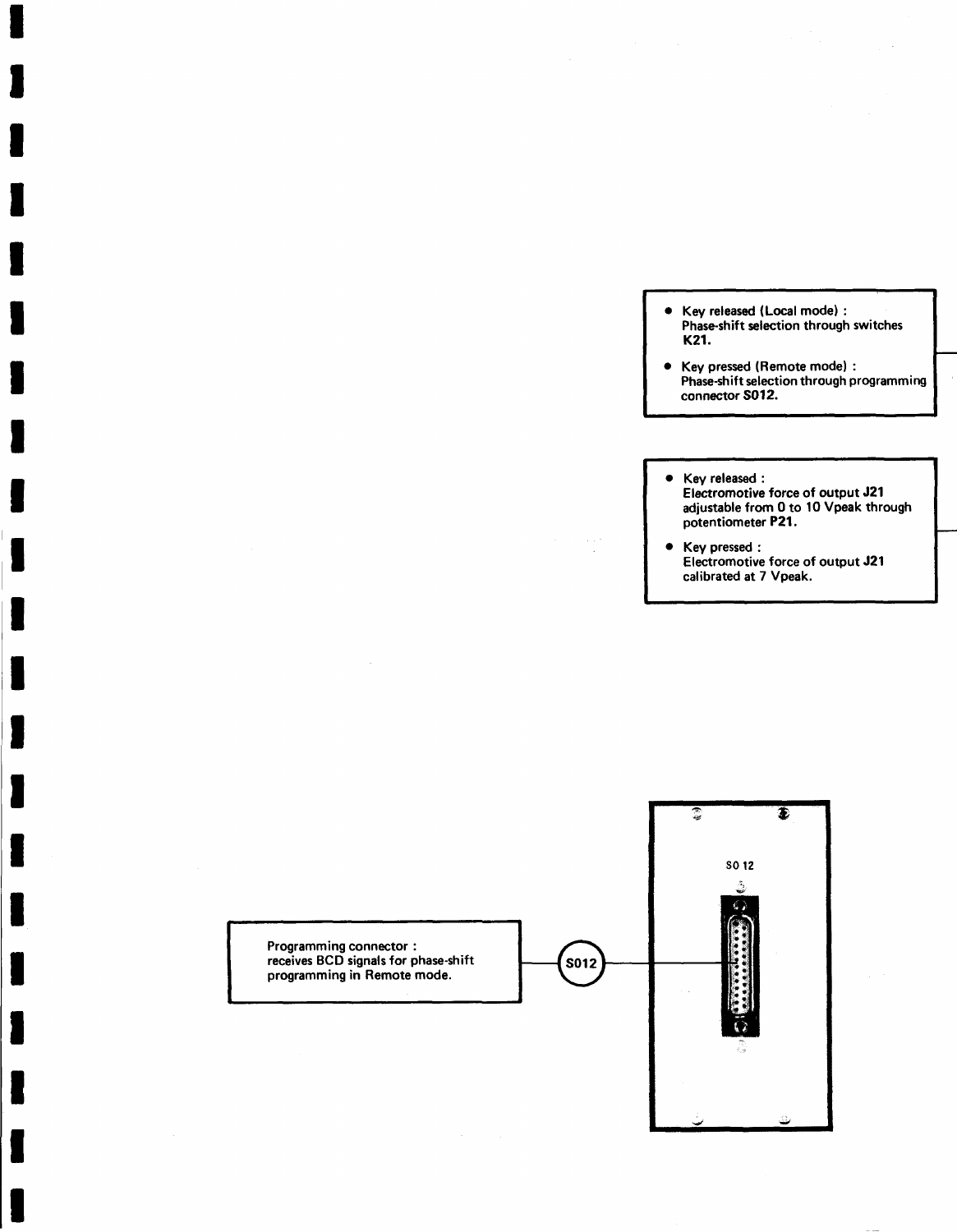

 $\sim$ 

 $\hat{\mathcal{L}}$ 

**OPTION 3112B - FRONT AND REAR-PANEL DESCRIPTION**

**PLATE V-4**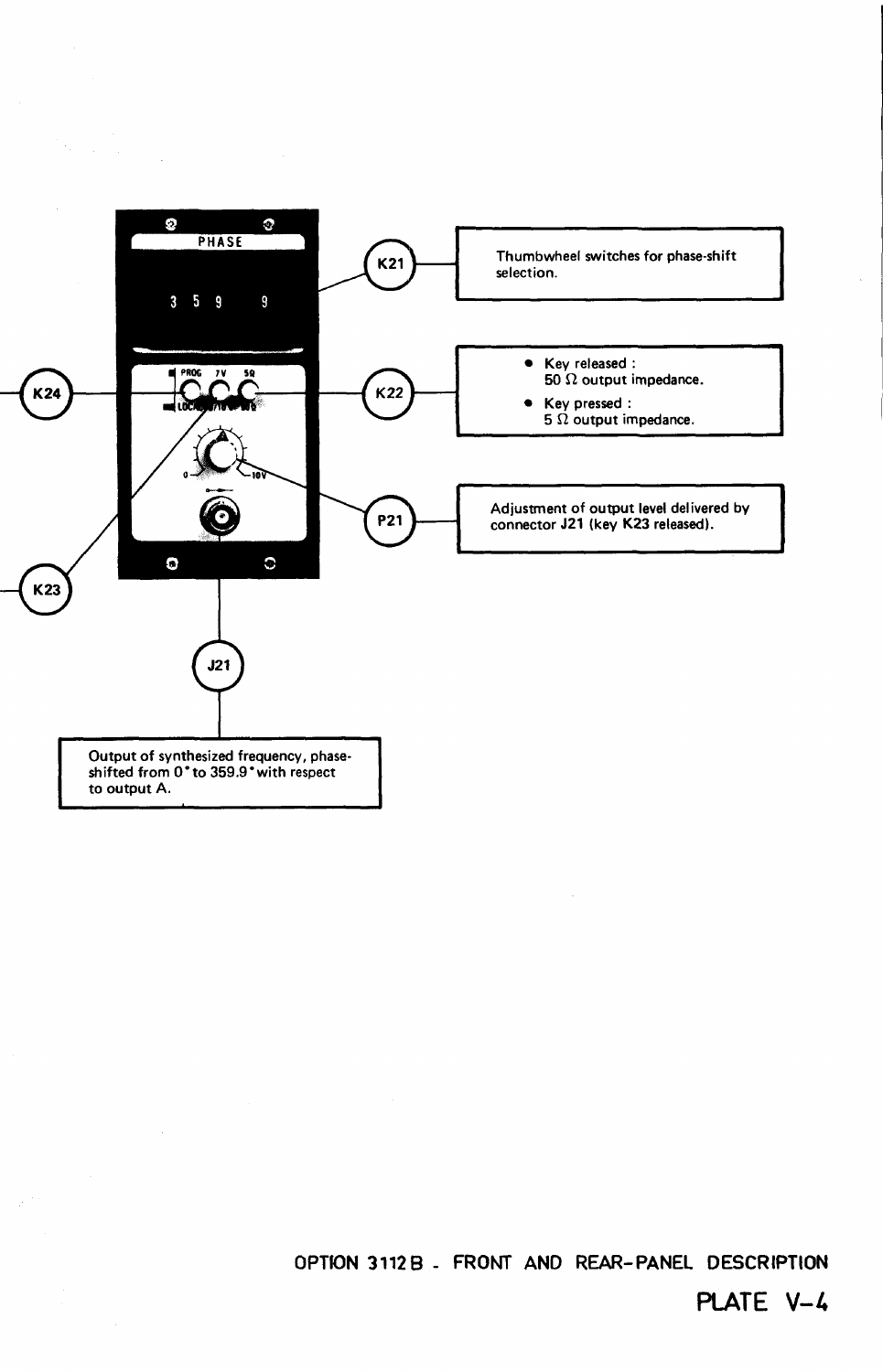



**OPTION 31UB.FRONT AND REAR-PANEL DESCRIPTION PLATE V-5**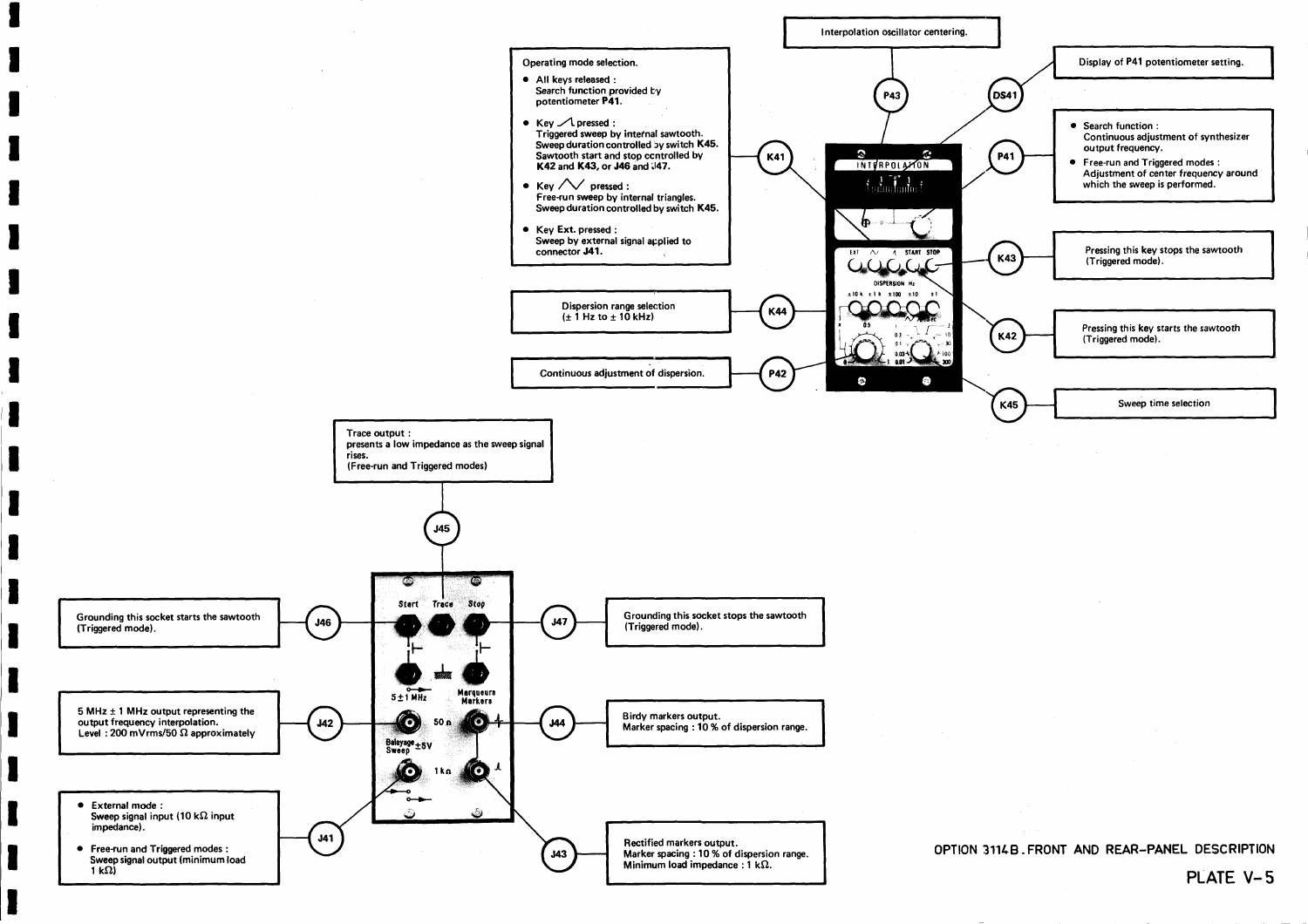#### **BOTTOM VIEW**

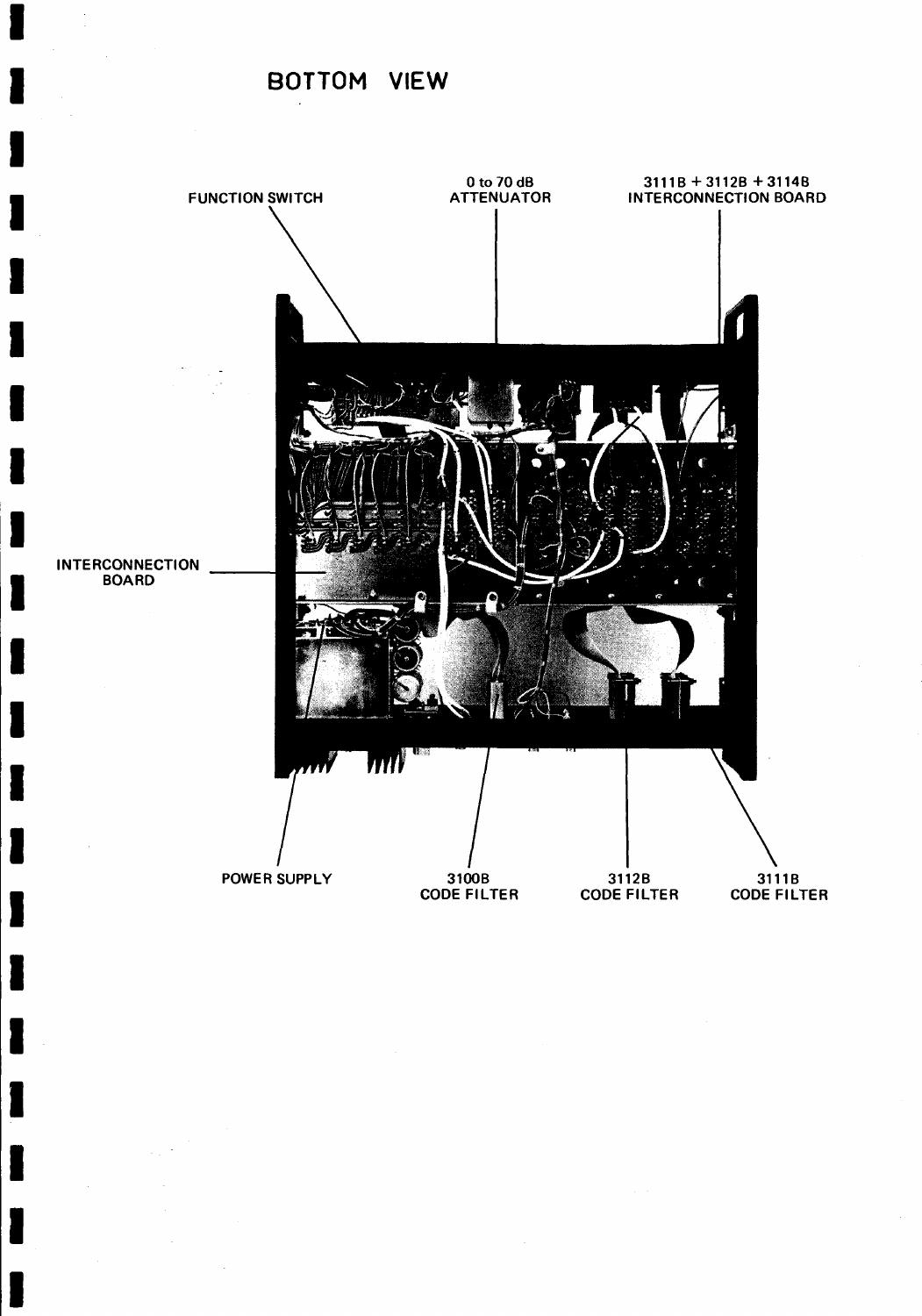

**3100 B + 31U.B + 3112 B + 3111B INTERNAL DESCRIPTION**

 $\alpha$  ,  $\alpha$  ,  $\beta$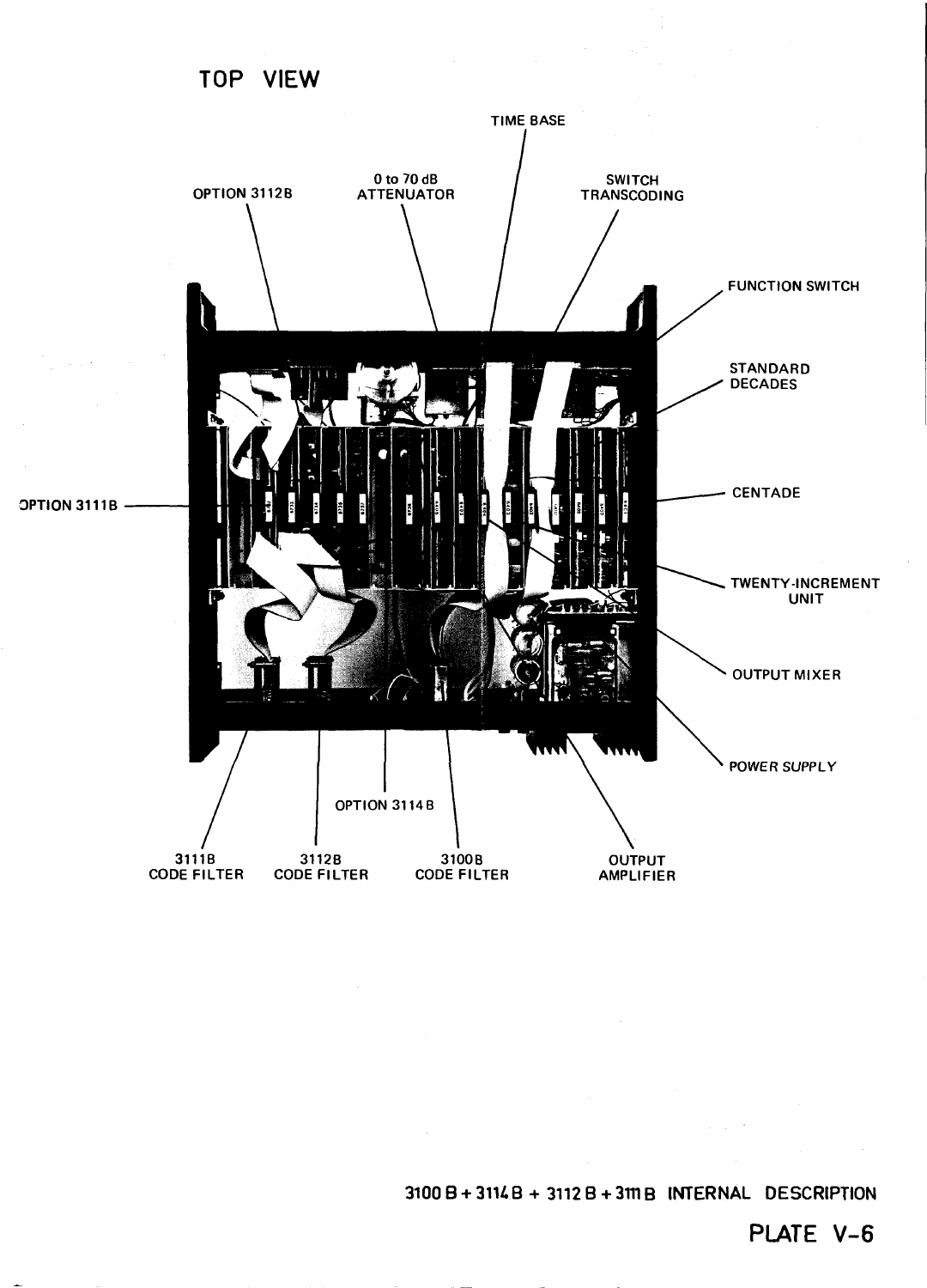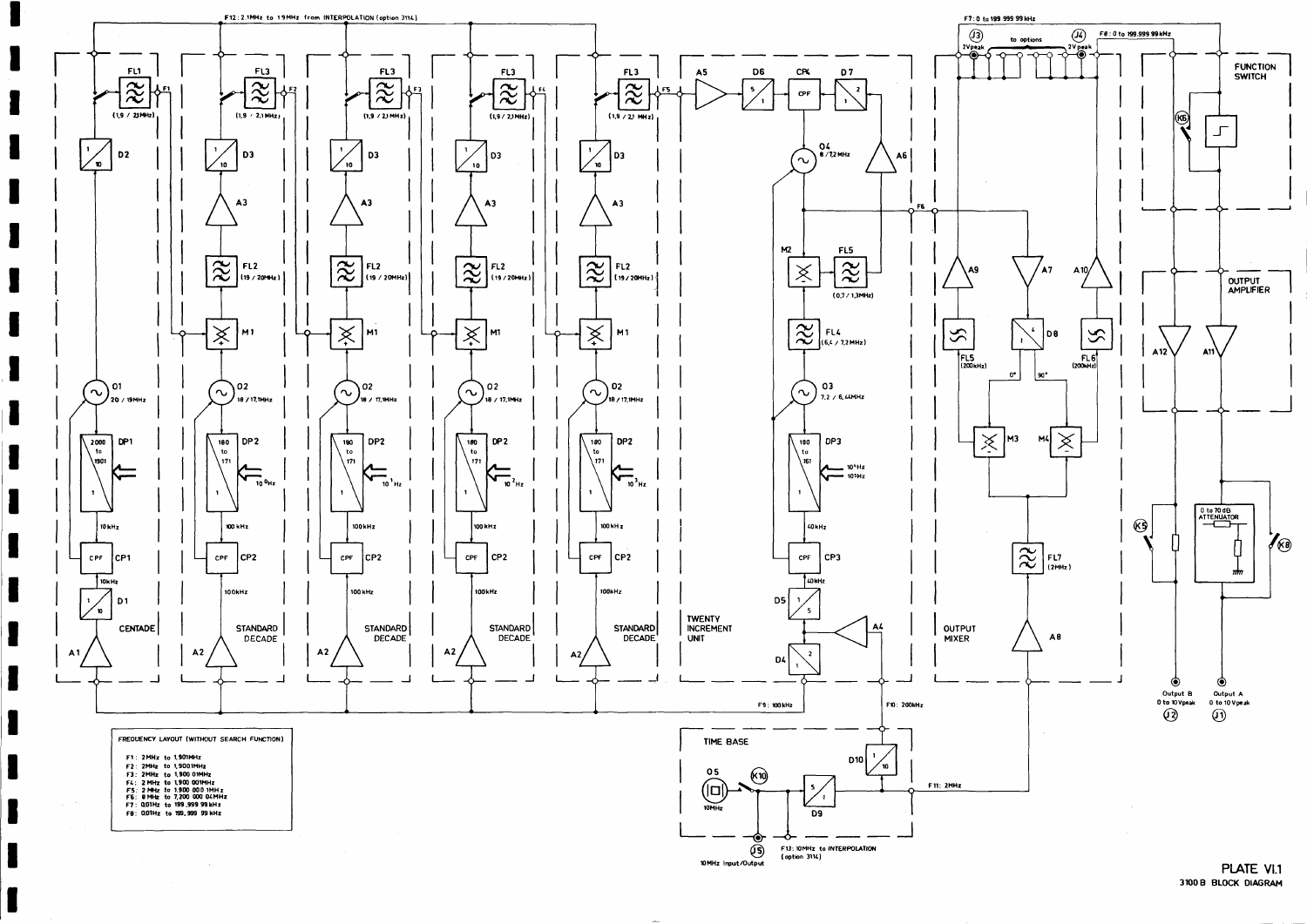

 $\frac{1}{2} \frac{1}{2} \frac{1}{2}$ 

L